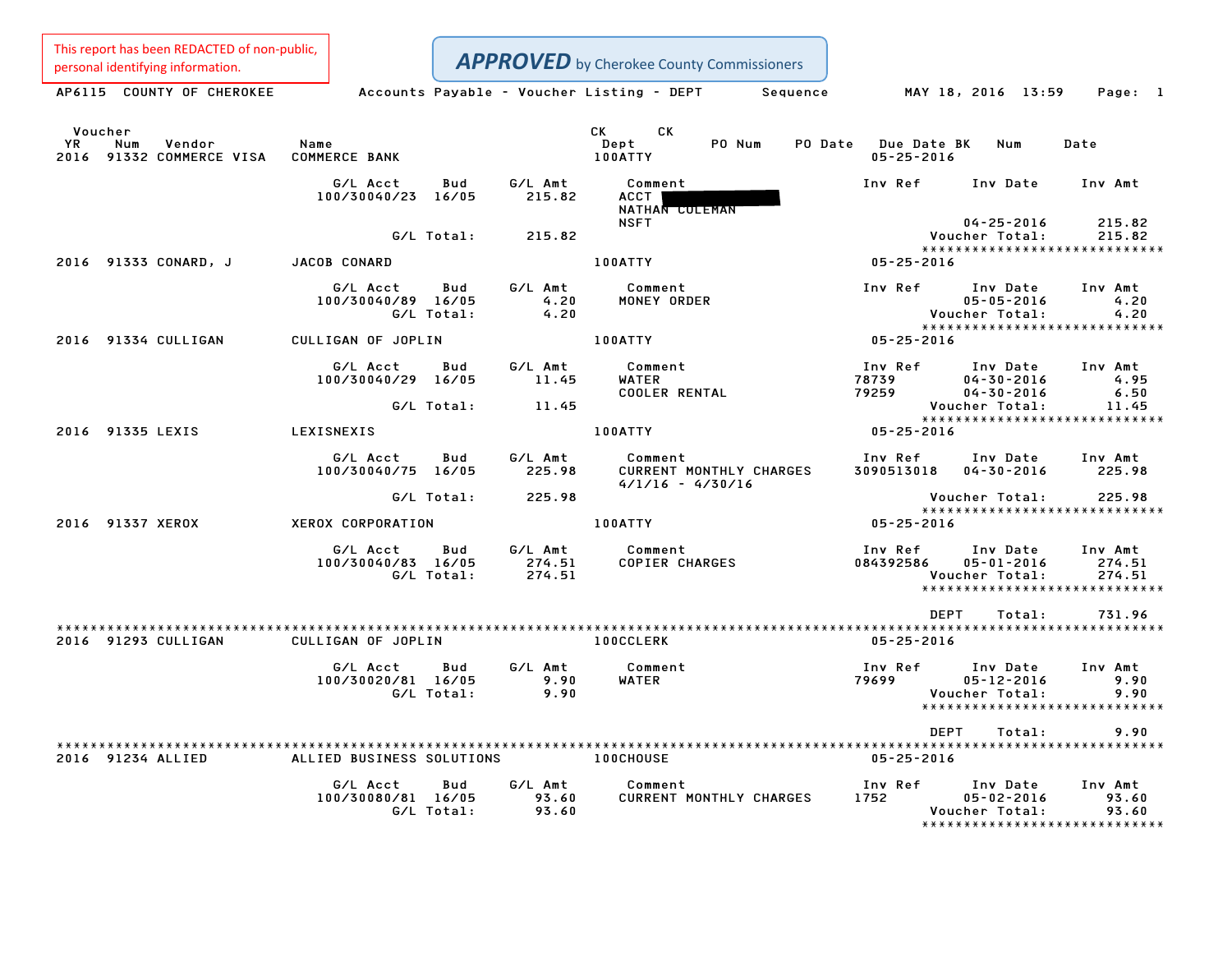|               | AP6115 COUNTY OF CHEROKEE 6 4 Accounts Payable – Voucher Listing – DEPT 5 Sequence 6 MAY 18, 2016 13:59 Page: 2 |                                                      |            |                             |                                                                              |                   |                                                                     |                             |
|---------------|-----------------------------------------------------------------------------------------------------------------|------------------------------------------------------|------------|-----------------------------|------------------------------------------------------------------------------|-------------------|---------------------------------------------------------------------|-----------------------------|
| Voucher<br>YR | Vendor<br>Num<br>2016 91230 C&H                                                                                 | Name<br>C&H HEATING & COOLING                        |            |                             | CK CK<br>PO Num<br>Dept<br><b>100CHOUSE</b>                                  | $05 - 25 - 2016$  | PO Date Due Date BK Num                                             | Date                        |
|               |                                                                                                                 | G/L Acct<br>100/30080/79 16/05<br>G/L Total:         | Bud        | G/L Amt<br>300.00<br>300.00 | Comment<br><b>RESET COMPRESSORS</b>                                          | Inv Ref<br>3184CS | Inv Date<br>$04 - 26 - 2016$<br>Voucher Total:                      | Inv Amt<br>300.00<br>300.00 |
|               | 2016 91264 CAVANAUGH                                                                                            | CAVANAUGH, BIGGS & LEMON, P.A. 100CHOUSE             |            |                             |                                                                              | $05 - 25 - 2016$  |                                                                     |                             |
|               |                                                                                                                 | G/L Acct<br>100/30080/89 16/05                       | Bud        | G/L Amt<br>420.00           | Comment<br>KS RACING & GAMING<br>FILE 7691 1501                              |                   | Inv Ref      Inv Date     Inv Amt<br>50540 04-25-2016 420.00        |                             |
|               |                                                                                                                 |                                                      | G/L Total: | 420.00                      |                                                                              |                   | Voucher Total:                                                      | 420.00                      |
|               | 2016 91340 CINTAS 459                                                                                           | <b>CINTAS #459</b>                                   |            |                             | <b>100CHOUSE</b>                                                             | $05 - 25 - 2016$  | ******************************                                      |                             |
|               |                                                                                                                 | G/L Acct Bud<br>100/30080/40 16/05                   | G/L Total: | G/L Amt<br>87.57<br>87.57   | Comment<br><b>DUST MOPS</b>                                                  |                   | Inv Ref      Inv Date<br>459778281 05-17-2016<br>Voucher Total:     | Inv Amt<br>87.57<br>87.57   |
|               | 2016 91320 COMMERCE VISA COMMERCE BANK                                                                          |                                                      |            |                             | <b>100CHOUSE</b>                                                             | $05 - 25 - 2016$  |                                                                     |                             |
|               |                                                                                                                 | G/L Acct<br>100/30080/30 16/05<br>100/30080/29 16/05 | Bud        | G/L Amt<br>14.77<br>19.55   | Comment<br>ACCT I<br><b>RALPH HOUSER</b><br><b>FAST MART</b><br><b>DYSON</b> |                   | Inv Ref Inv Date Inv Amt<br>$04 - 14 - 2016$ 2.76<br>04-19-2016     | 19.55                       |
|               |                                                                                                                 |                                                      | G/L Total: | 34.32                       | <b>FAST MART</b>                                                             |                   | $04 - 25 - 2016$<br>Voucher Total:                                  | 12.01<br>34.32              |
|               | 2016 91235 CRAWFORD CLERK CRAWFORD COUNTY CLERK                                                                 |                                                      |            |                             | <b>100CHOUSE</b>                                                             | 05-25-2016        | *****************************                                       |                             |
|               |                                                                                                                 | G/L Acct<br>100/30080/89 16/05                       | Bud        | G/L Amt<br>868.01           | Comment<br>DISTRICT CORONER'S SALARY<br>CHEROKEE COUNTY<br><b>APRIL 2016</b> |                   | Inv Ref Inv Date Inv Amt<br>05-02-2016                              | 868.01                      |
|               |                                                                                                                 |                                                      | G/L Total: | 868.01                      |                                                                              |                   | Voucher Total:                                                      | 868.01                      |
|               | 2016 91306 CROSSLAND CONST CROSSLAND CONSTRUCTION CO                                                            |                                                      |            |                             | <b>100CHOUSE</b>                                                             | 05-25-2016        | *****************************                                       |                             |
|               |                                                                                                                 | G/L Acct<br>100/30080/80 16/05                       | Bud        | G/L Amt<br>6308.00          | <b>Comment</b><br>DEMOLITION OF FIRE ESCAPE<br><b>COUNTY COURTHOUSE</b>      |                   | Inv Ref Inv Date Inv Amt<br>SJKSCCOFE01 05-11-2016 6308.00          |                             |
|               |                                                                                                                 |                                                      | G/L Total: | 6308.00                     |                                                                              |                   | Voucher Total:                                                      | 6308.00                     |
|               | 2016 91236 FIRST MORGUE                                                                                         | FIRST CALL MORGUE, LLC                               |            |                             | <b>100CHOUSE</b>                                                             | 05-25-2016        | *****************************                                       |                             |
|               |                                                                                                                 | G/L Acct<br>100/30080/89 16/05                       | Bud        | G/L Amt<br>900.00           | Comment<br>AUTOPSY FEE                                                       |                   | Inv Ref Inv Date Inv Amt                                            |                             |
|               |                                                                                                                 |                                                      | G/L Total: | 900.00                      |                                                                              | 3513              | $05 - 04 - 2016$<br>Voucher Total:<br>***************************** | 900.00<br>900.00            |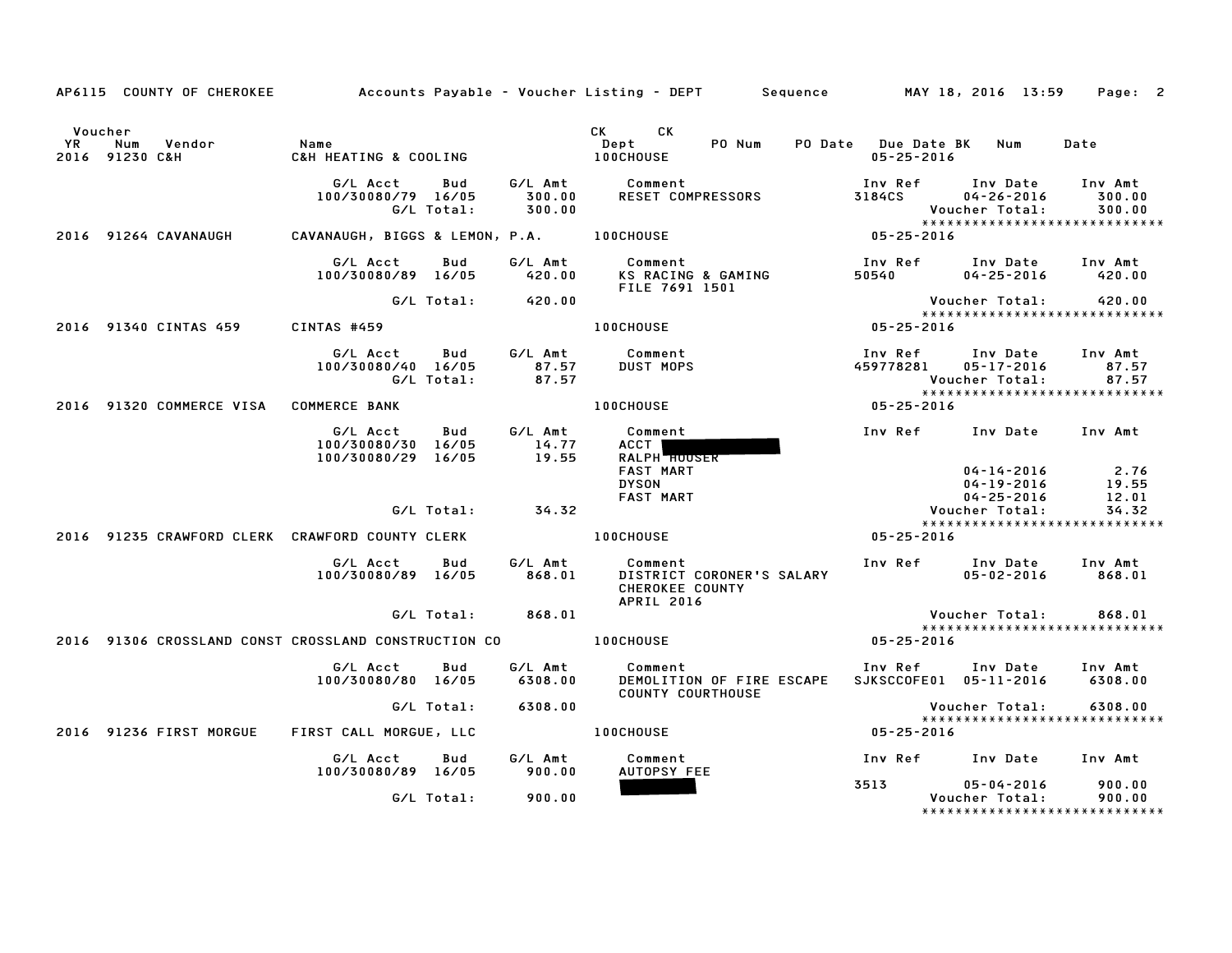|                |     |                          |                                                                           |                     |                             | AP6115 COUNTY OF CHEROKEE          Accounts Payable – Voucher Listing – DEPT     Sequence      MAY 18, 2016 13:59 |                                             |                                                                        | Page: 3                                                  |
|----------------|-----|--------------------------|---------------------------------------------------------------------------|---------------------|-----------------------------|-------------------------------------------------------------------------------------------------------------------|---------------------------------------------|------------------------------------------------------------------------|----------------------------------------------------------|
| Voucher<br>YR. | Num | Vendor                   | Name<br>2016 91307 KS DEPT OF REVE KANSAS DEPARTMENT OF REVENUE 100CHOUSE |                     |                             | PO Num<br>Dept                                                                                                    | PO Date Due Date BK Num<br>$05 - 25 - 2016$ | CK                                                                     | CK<br>Date                                               |
|                |     |                          | G/L Acct<br>100/30080/73 16/05                                            | Bud                 | G/L Amt<br>415.26           | Comment<br>MILEAGE/DRIVERS LICENSE<br>BAXTER SPRINGS                                                              | 2016 11<br>APRIL 2016                       | Inv Ref Inv Date Inv Amt<br>05-12-2016 415.26                          |                                                          |
|                |     |                          |                                                                           | G/L Total:          | 415.26                      |                                                                                                                   |                                             | Voucher Total: 415.26                                                  |                                                          |
|                |     | 2016 91331 MARSH, S      | SAMUEL J MARSH                                                            |                     |                             | <b>100CHOUSE</b>                                                                                                  | 05-25-2016                                  |                                                                        | *****************************                            |
|                |     |                          | G/L Acct Bud<br>100/30080/40 16/05                                        | G/L Total:          | G/L Amt<br>18.98<br>18.98   | Comment<br>REIMB/ADHESIVE REMOVER                                                                                 |                                             | Inv Ref      Inv Date     Inv Amt<br>05-04-2016<br>Voucher Total:      | 18.98<br>18.98                                           |
|                |     | 2016 91304 PITNEY GLOBAL | PITNEY BOWES                                                              |                     |                             | <b>100CHOUSE</b>                                                                                                  | $05 - 25 - 2016$                            |                                                                        |                                                          |
|                |     |                          | G/L Acct<br>100/30080/83 16/05                                            | Bud                 | G/L Amt<br>2289.00          | Comment<br>EQUIPMENT LEASE<br>Comment<br>ACCT 0011679192<br><b>CHEROKEE COUNTY</b>                                |                                             | Inv Ref      Inv Date     Inv Amt<br>3300383176  04-28-2016  2289.00   |                                                          |
|                |     |                          |                                                                           | G/L Total:          | 2289.00                     |                                                                                                                   |                                             | Voucher Total:                                                         | 2289.00                                                  |
|                |     | 2016 91350 QUALITY PEST  | QUALITY PEST CONTROL INC                                                  |                     |                             | <b>100CHOUSE</b>                                                                                                  | $05 - 25 - 2016$                            |                                                                        | *****************************                            |
|                |     |                          | G/L Acct<br>100/30080/80 16/05                                            | Bud<br>G/L Total:   | G/L Amt<br>38.00<br>38.00   | Comment<br><b>SPRAY</b>                                                                                           | 95951                                       | Inv Ref      Inv Date<br>05-17-2016<br>Voucher Total:                  | Inv Amt<br>38.00<br>38.00                                |
|                |     | 2016 91238 TOUCHTON      | TOUCHTON ELECTRIC INC                                                     |                     |                             | <b>100CHOUSE</b>                                                                                                  | $05 - 25 - 2016$                            |                                                                        | *****************************                            |
|                |     |                          | G/L Acct<br>100/30080/80 16/05                                            | Bud<br>G/L Total:   | G/L Amt<br>766.00<br>766.00 | Comment<br>ALARM LABOR/MATERIAL                                                                                   |                                             | Inv Ref Inv Date Inv Amt<br>9041 05-04-2016<br>Voucher Total:          | 766.00<br>766.00<br>*****************************        |
|                |     |                          | 2016 91239 TRUE VALUE COL TRUE VALUE COLUMBUS                             |                     |                             | <b>100CHOUSE</b>                                                                                                  | 05-25-2016                                  |                                                                        |                                                          |
|                |     |                          | G/L Acct Bud<br>100/30080/29 16/05                                        | 16/05<br>G/L Total: | G/L Amt<br>18.55<br>18.55   | Comment<br>BLADES<br>SINKER, BITS                                                                                 | A274579<br>A275637                          | Inv Ref Inv Date Inv Amt<br>05-03-2016<br>05-12-2016<br>Voucher Total: | 9.28<br>9.27<br>18.55<br>*****************************   |
|                |     |                          |                                                                           |                     |                             |                                                                                                                   | DEPT                                        | Total:                                                                 | 12557.29                                                 |
|                |     |                          | 2016 91295 COLUMBUS NEWS COLUMBUS NEWS REPORT                             |                     |                             | 100COMM                                                                                                           | 05-25-2016                                  |                                                                        |                                                          |
|                |     |                          | G/L Acct<br>100/30010/78 16/05                                            | <b>Bud</b>          | G/L Amt<br>92.00            | Comment<br>LEGAL NOTICE                                                                                           |                                             | Inv Ref      Inv Date     Inv Amt                                      |                                                          |
|                |     |                          |                                                                           | G/L Total:          | 92.00                       | <b>RESOLUTION 09</b><br><b>RESOLUTION 10</b>                                                                      |                                             | $05 - 04 - 2016$<br>$05 - 04 - 2016$<br>Voucher Total:                 | 44.00<br>48.00<br>92.00<br>***************************** |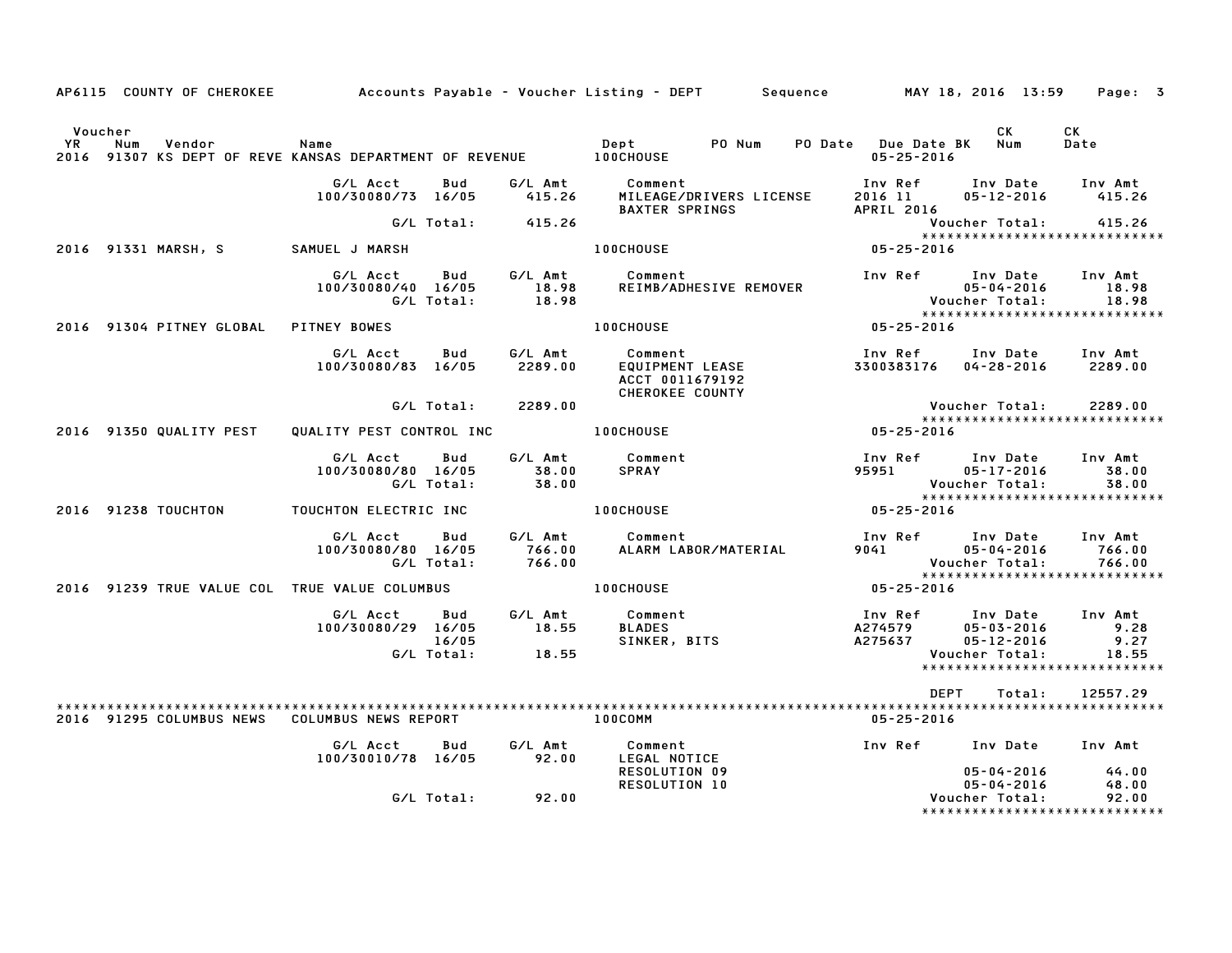|               | AP6115 COUNTY OF CHEROKEE                                      | Accounts Payable – Voucher Listing – DEPT         Sequence           MAY 18, 2016 13:59 |            |                               |                                                           |                           |                                                                                                                                                                                                                                            |                                                                                         | Page: 4                           |
|---------------|----------------------------------------------------------------|-----------------------------------------------------------------------------------------|------------|-------------------------------|-----------------------------------------------------------|---------------------------|--------------------------------------------------------------------------------------------------------------------------------------------------------------------------------------------------------------------------------------------|-----------------------------------------------------------------------------------------|-----------------------------------|
| Voucher<br>YR | Num<br>Vendor<br>2016 91226 GALENA SENTINEL THE SENTINEL-TIMES | Name                                                                                    |            |                               | Dept<br>100COMM                                           | PO Num                    | PO Date Due Date BK<br>$05 - 25 - 2016$                                                                                                                                                                                                    | CK<br>Num                                                                               | CK<br>Date                        |
|               |                                                                | G/L Acct<br>100/30010/78 16/05<br>G/L Total:                                            | Bud        | G⁄L Amt<br>15.00<br>15.00     | Comment                                                   | NOTICE TO BIDDERS         | Inv Ref<br>1550 1561 1562 1562 1563 1564 1565 1565 1565 1565 1565 1565 1566 1566 1566 1566 1566 1566 1566 1566 1566 1566 1566 1566 1566 1566 1566 1566 1566 1566 1566 1566 1566 1566 1566 1566 1566 1566 1566 1566 1566 1566 1566 1566 156 | Inv Date<br>$05 - 04 - 2016$<br>Voucher Total:<br>*****************************         | Inv Amt<br>15.00<br>15.00         |
|               | 2016 91242 NEX TECH                                            | NEX-TECH                                                                                |            |                               | 100COMP                                                   |                           | $05 - 25 - 2016$                                                                                                                                                                                                                           | DEPT<br>Total:                                                                          | 107.00                            |
|               |                                                                | G/L Acct<br>100/30150/89 16/05<br>G/L Total:                                            | Bud        | G/L Amt<br>2.50<br>2.50       | Comment                                                   | ACCT 0000403167           | Inv Ref                                                                                                                                                                                                                                    | Inv Date<br>$05 - 01 - 2016$<br>Voucher Total:                                          | Inv Amt<br>2.50<br>2.50           |
|               | 2016 91243 STRONGHOLD                                          | STRONGHOLD DATA                                                                         |            |                               | $100$ COMP                                                |                           | $05 - 25 - 2016$                                                                                                                                                                                                                           | *****************************                                                           |                                   |
|               |                                                                | G/L Acct<br>100/30150/89 16/05<br>G/L Total:                                            | <b>Bud</b> | G/L Amt<br>3800.00<br>3800.00 | Comment                                                   | AGREEMENT MSP PLATINUM    | Inv Ref<br>19416                                                                                                                                                                                                                           | Inv Date<br>05-01-2016<br>Voucher Total:<br>*****************************               | Inv Amt<br>3800.00<br>3800.00     |
|               | 2016 91308 CIZERLE, T                                          | TERRY CIZERLE                                                                           |            |                               | 100DCOURT                                                 |                           | $05 - 25 - 2016$                                                                                                                                                                                                                           | <b>DEPT</b><br>Total:                                                                   | 3802.50                           |
|               |                                                                | G/L Acct<br>100/30070/93 16/05                                                          | <b>Bud</b> | G/L Amt<br>196.19             | Comment<br>REIMBURSEMENT                                  | COMPUTER MONITOR/KEYBOARD | Inv Ref                                                                                                                                                                                                                                    | Inv Date<br>$04 - 25 - 2016$                                                            | Inv Amt<br>196.19                 |
|               |                                                                |                                                                                         | G/L Total: | 196.19                        |                                                           |                           |                                                                                                                                                                                                                                            | Voucher Total:<br>*****************************                                         | 196.19                            |
|               | 2016 91309 COPY 65807                                          | COPY PRODUCTS INC                                                                       |            |                               | 100DCOURT                                                 |                           | $05 - 25 - 2016$                                                                                                                                                                                                                           |                                                                                         |                                   |
|               |                                                                | G/L Acct<br>100/30070/83 16/05<br>G/L Total:                                            | Bud        | G/L Amt<br>250.08<br>250.08   | Comment                                                   | CONTRACT COPIER CHARGES   | Inv Ref<br>146276                                                                                                                                                                                                                          | Inv Date<br>$05 - 07 - 2016$<br>Voucher Total:                                          | Inv Amt<br>250.08<br>250.08       |
|               | 2016 91310 CULLIGAN                                            | CULLIGAN OF JOPLIN                                                                      |            |                               | 100DCOURT                                                 |                           | $05 - 25 - 2016$                                                                                                                                                                                                                           | *****************************                                                           |                                   |
|               |                                                                | G/L Acct<br>100/30070/83 16/05                                                          | Bud        | G/L Amt<br>39.80              | Comment<br>WATER<br><b>WATER</b><br><b>COOLER RENTALS</b> |                           | Inv Ref<br>78313<br>90140188<br>79262                                                                                                                                                                                                      | Inv Date<br>$04 - 15 - 2016$<br>$04 - 30 - 2016$<br>04-30-2016                          | Inv Amt<br>4.95<br>14.85<br>20.00 |
|               |                                                                |                                                                                         | G/L Total: | 39.80                         |                                                           |                           |                                                                                                                                                                                                                                            | Voucher Total:<br>******************************                                        | 39.80                             |
|               | 2016 91311 DAVIS, BR                                           | <b>BROOKE DAVIS</b>                                                                     |            |                               | 100DCOURT                                                 |                           | 05-25-2016                                                                                                                                                                                                                                 |                                                                                         |                                   |
|               |                                                                | G/L Acct<br>100/30080/73 16/05<br>G/L Total:                                            | Bud        | G/L Amt<br>126.90<br>126.90   | Comment<br>TRAVEL EXPENSE                                 |                           |                                                                                                                                                                                                                                            | Inv Ref Inv Date<br>$05 - 03 - 2016$<br>Voucher Total:<br>***************************** | Inv Amt<br>126.90<br>126.90       |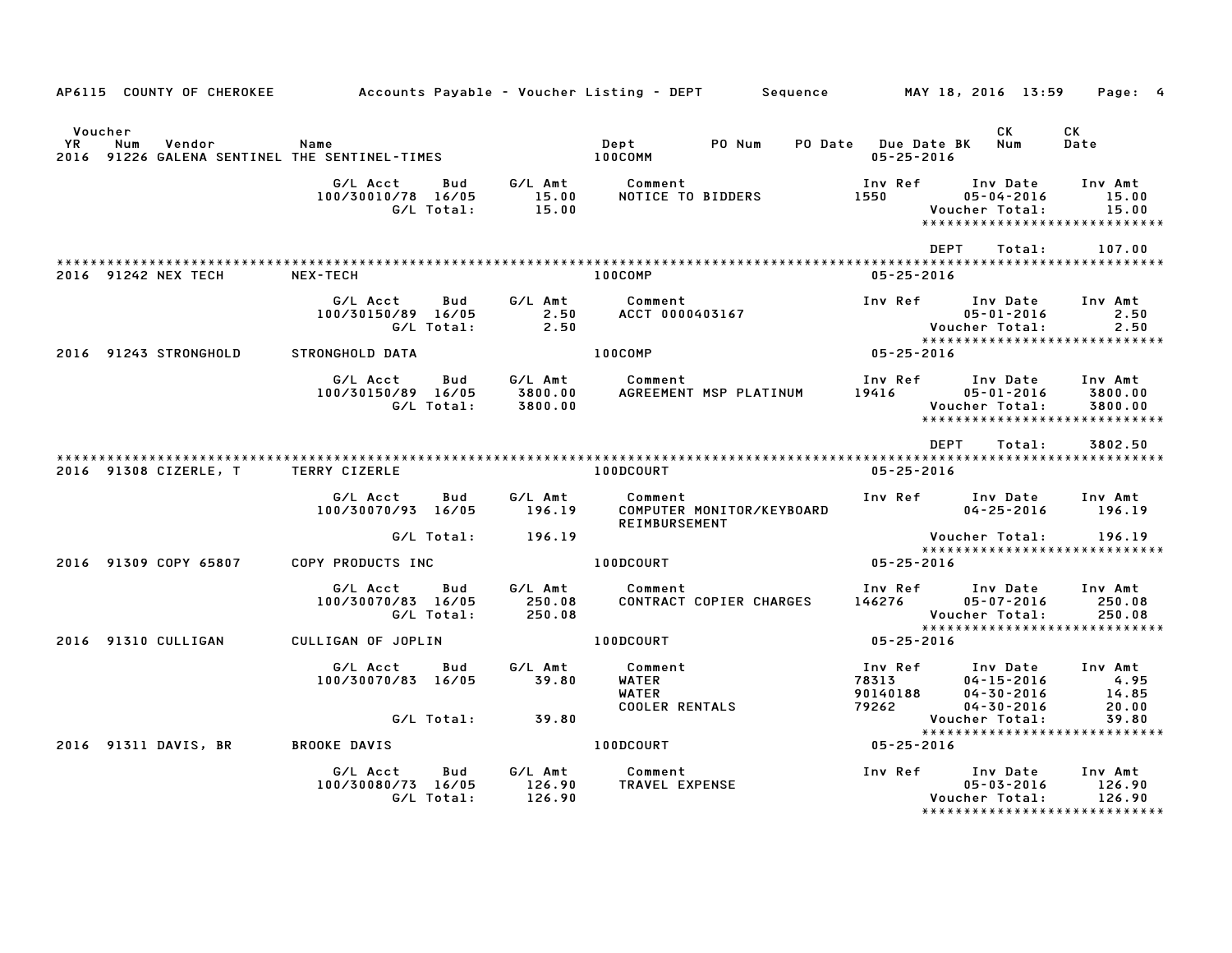|                                                            |                                                     |                             | AP6115 COUNTY OF CHEROKEE Accounts Payable - Voucher Listing - DEPT Sequence MAY 18, 2016 13:59 Page: 5 |                                                                                  |                                                    |                                                               |
|------------------------------------------------------------|-----------------------------------------------------|-----------------------------|---------------------------------------------------------------------------------------------------------|----------------------------------------------------------------------------------|----------------------------------------------------|---------------------------------------------------------------|
| Voucher<br><b>YR</b><br>Num Vendor<br>2016 91312 ETTINGERS | Name                                                |                             |                                                                                                         | PO Date Due Date BK Num<br>$05 - 25 - 2016$                                      | CK                                                 | CK<br>Date                                                    |
|                                                            | G/L Acct<br>Bud<br>100/30070/21 16/05               | 540.81                      | G/L Amt Comment<br>540.81 PAPER<br>TONER, FOLDERS<br>TONER                                              | Inv Ref<br>4701510<br>4722480<br>4727360                                         | Inv Date<br>03-17-2016<br>05-02-2016<br>05-11-2016 | Inv Amt<br>309.90<br>112.92<br>117.99                         |
|                                                            | G/L Total:                                          | 540.81                      |                                                                                                         |                                                                                  | Voucher Total:                                     | 540.81<br>*****************************                       |
| 2016 91314 SEC OF STATE                                    | SECRETARY OF STATE                                  |                             | 100DCOURT AND ACCOUNT                                                                                   | $05 - 25 - 2016$                                                                 |                                                    |                                                               |
|                                                            | G/L Acct<br>Bud<br>100/30070/89 16/05               | 25.00                       | G/L Amt Comment<br>NOTARY FEE<br>J WESTERVELT                                                           | Inv Ref Inv Date Inv Amt                                                         | $05 - 16 - 2016$ 25.00                             |                                                               |
|                                                            | $G/L$ Total: 25.00                                  |                             |                                                                                                         |                                                                                  | Voucher Total: 25.00                               |                                                               |
| 2016 91315 TEEL                                            | TEEL INSURANCE AGENCY INC <b>TEEL</b> 100DCOURT     |                             |                                                                                                         | Voud<br>* * * * *<br>16 - 25 - 25 - 05                                           |                                                    |                                                               |
|                                                            | G/L Acct<br>Bud<br>100/30070/89 16/05               | 100.00                      | G/L Amt Comment<br>NOTARY BOND<br>S447561                                                               | Inv Ref Inv Date Inv Amt<br>183 05-11-2016                                       |                                                    | 100.00                                                        |
|                                                            | G/L Total:                                          | 100.00                      |                                                                                                         |                                                                                  | Voucher Total:          100.00                     |                                                               |
| 2016 91316 US CELLULAR                                     | US CELLULAR                                         |                             | 100DCOURT                                                                                               | $05 - 25 - 2016$                                                                 |                                                    | *****************************                                 |
|                                                            | G/L Acct                                            |                             |                                                                                                         | Inv Ref<br>0133755854 04-20-2016                                                 | Inv Date Inv Amt<br>Voucher Total:                 | 40.99<br>40.99<br>*****************************               |
|                                                            |                                                     |                             |                                                                                                         | DEPT                                                                             | Total:                                             | 1319.77                                                       |
| 2016 91216 BILLABLE                                        | BILLABLE HOURS, LLC                                 |                             | <b>100ECON</b>                                                                                          | 05-25-2016                                                                       |                                                    |                                                               |
|                                                            | G/L Acct<br>Bud<br>100/30230/89 16/05<br>G/L Total: | 312.50<br>312.50            | G/L Amt Comment<br>RENT 5/15/16 - 6/1/16                                                                | Inv Ref        Inv Date      Inv Amt<br>536524          11-12-2015        312.50 | Voucher Total:                                     | 312.50<br>312.50                                              |
| 2016 91232 ETTINGERS                                       | ETTINGER'S OFFICE SUPPLY <b>100ECON</b>             |                             |                                                                                                         | $05 - 25 - 2016$                                                                 |                                                    |                                                               |
|                                                            | G/L Acct<br>Bud                                     |                             | G/L Amt Comment<br>100/30230/21 16/05 131.91 PAPER, INK CART<br>G/L Total: 131.91                       | Inv Ref Inv Date Inv Amt<br>4707970 03-31-2016                                   |                                                    | 131.91                                                        |
| 2016 91233 MILLER, JAN                                     | JANET L MILLER                                      |                             | 100ECON                                                                                                 | $05 - 25 - 2016$                                                                 |                                                    |                                                               |
|                                                            | G/L Acct<br>Bud<br>G/L Total:                       | 362.36                      | G/L Amt Comment<br>100/30230/76 16/05 362.36 REIMB/ HOTEL & PARKING                                     | Inv Ref                                                                          | Inv Date<br>Voucher Total: 362.36                  | Inv Amt<br>05-03-2016 362.36<br>***************************** |
| 2016 91339 US CELLULAR                                     | US CELLULAR                                         |                             | 100ECON                                                                                                 | $05 - 25 - 2016$                                                                 |                                                    |                                                               |
|                                                            | G/L Acct Bud<br>100/30230/74 16/05<br>G/L Total:    | G/L Amt<br>107.20<br>107.20 | Comment<br>ACCT 850273042                                                                               | Inv Ref<br>0135952205 05-06-2016                                                 | Inv Date<br>Voucher Total:                         | Inv Amt<br>107.20<br>107.20<br>*****************************  |
|                                                            |                                                     |                             |                                                                                                         | <b>DEPT</b>                                                                      | Total:                                             | 913.97                                                        |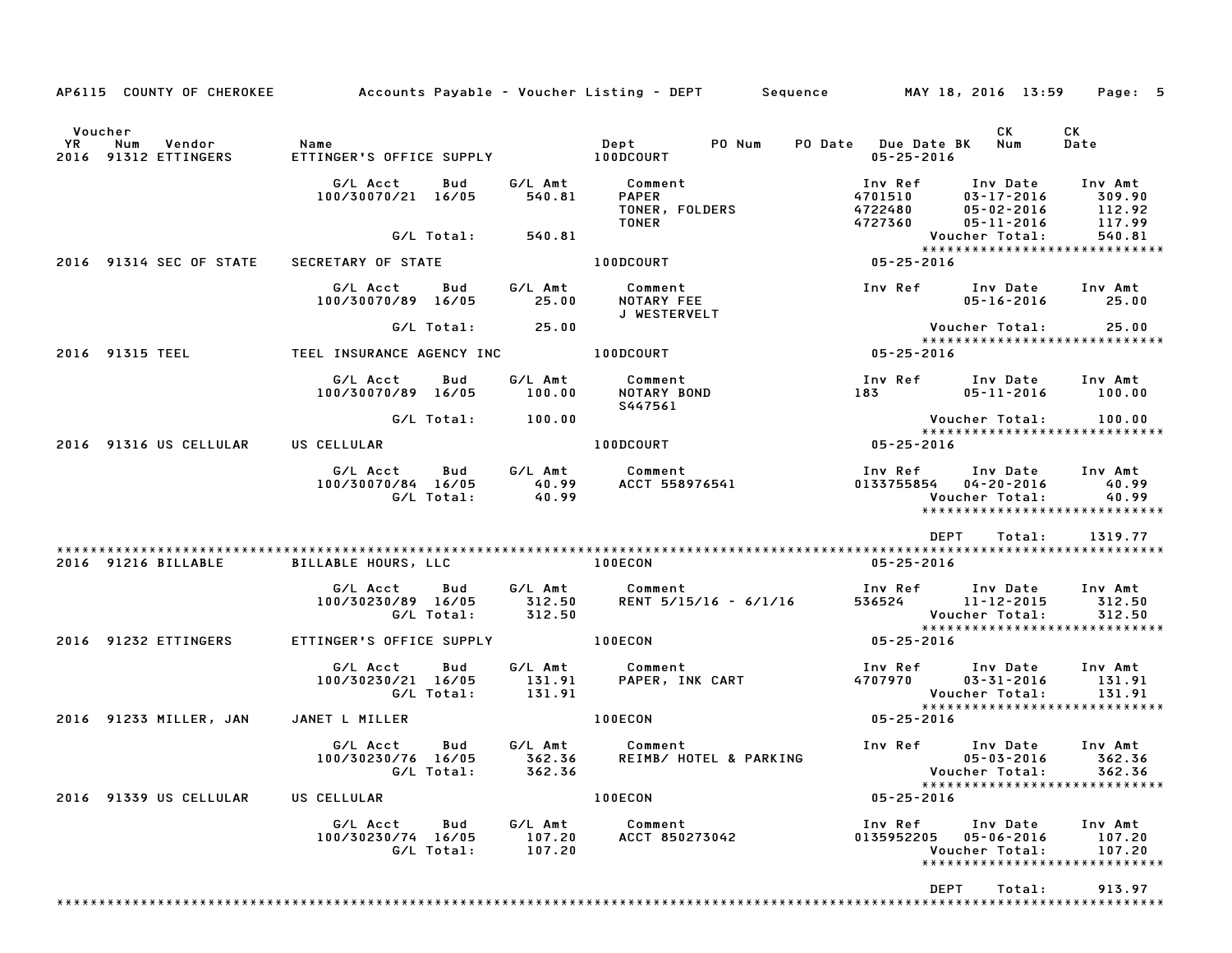|                      |                                                                                         |                   | AP6115 COUNTY OF CHEROKEE Accounts Payable - Voucher Listing - DEPT Sequence MAY 18, 2016 13:59 Page: 6                                                                                                                                 |                                                                                                                                                                                                                                                                                        |        |
|----------------------|-----------------------------------------------------------------------------------------|-------------------|-----------------------------------------------------------------------------------------------------------------------------------------------------------------------------------------------------------------------------------------|----------------------------------------------------------------------------------------------------------------------------------------------------------------------------------------------------------------------------------------------------------------------------------------|--------|
|                      |                                                                                         |                   |                                                                                                                                                                                                                                         |                                                                                                                                                                                                                                                                                        | Date   |
|                      |                                                                                         |                   | 6/L Acct Bud G/L Amt Comment Inv Ref Inv Date Inv Amt<br>100/30330/31 16/05 35.65 WATER 79698 05-11-2016 35.65<br>G/L Total: 35.65 MATER 79698 05-11-2016 35.65<br>ETTINGER'S OFFICE SUPPLY 100EMPCOMP 05-25-2016                       |                                                                                                                                                                                                                                                                                        |        |
| 2016 91245 ETTINGERS |                                                                                         |                   |                                                                                                                                                                                                                                         |                                                                                                                                                                                                                                                                                        |        |
|                      | G/L Acct Bud G/L Amt Comment<br>100/30330/23 16/05 701.60<br>16/05<br>G/L Total: 701.60 |                   |                                                                                                                                                                                                                                         | Comment<br>PAPER<br>PAPER<br>PAPER<br>STAMP<br>CHECKS<br>ENVELOPES PRINTED<br>CHECKS<br>ENVELOPES PRINTED<br>CHECKS<br>CHECKS<br>CHECKS<br>CHECKS<br>CHECKS<br>CHECKS<br>CHECKS<br>CHECKS<br>CHECKS<br>CHECKS<br>CHECKS<br>CHECKS<br>CHECKS<br>CHECKS<br>CHECKS<br>CHECKS<br>CHE       |        |
|                      |                                                                                         |                   |                                                                                                                                                                                                                                         |                                                                                                                                                                                                                                                                                        |        |
|                      |                                                                                         |                   | 2016 91247 HEARTLAND HEARTLAND ELECTRIC COOPERATIVE INC 100EMPCOMP                                                                                                                                                                      |                                                                                                                                                                                                                                                                                        |        |
|                      |                                                                                         |                   |                                                                                                                                                                                                                                         | Comment Inv Ref Inv Date Inv Amt<br>ACCT 50891200 05-03-2016 42.00<br>STORM SIREN Voucher Total: 42.00<br>0EMPCOMP 05-25-2016<br>$05 - 03 - 2016$ 42.00                                                                                                                                |        |
|                      | G/L Total: 42.00                                                                        |                   |                                                                                                                                                                                                                                         | Voucher Total: 42.00<br>*****************************<br>05-25-2016<br>*****************************                                                                                                                                                                                   |        |
|                      | 2016 91294 MCCARTYS MCCARTY'S                                                           |                   | <b>100EMPCOMP</b>                                                                                                                                                                                                                       |                                                                                                                                                                                                                                                                                        |        |
|                      |                                                                                         |                   | 6/L Acct Bud G/L Amt Comment Inv Ref Inv Date Inv Amt<br>100/30330/32 16/05 30.29 POST-ITS 6380490 05-12-2016 30.29<br>6/L Total: 30.29 0.29 Voucher Total: 30.29<br>NROE SYSTEMS FOR BUSINESS INC 100EMPCOMP 05-25-2016 95-25-2016     | ******************************                                                                                                                                                                                                                                                         |        |
|                      |                                                                                         |                   | 2016 91319 MONROE SYSTEMS MONROE SYSTEMS FOR BUSINESS INC 100EMPCOMP                                                                                                                                                                    |                                                                                                                                                                                                                                                                                        |        |
|                      | G/L Acct Bud G/L Amt Comment<br>100/30330/23 16/05 145.08 PAPERAND<br>G/L Total: 145.08 |                   |                                                                                                                                                                                                                                         | Comment<br>PAPER AND RIBBONS<br>PAPER AND RIBBONS<br>TG451A<br>POUCHER Total: 145.08<br>Voucher Total: 145.08<br>POLY AND RIBBONS<br>POLY TOTAL: 145.08<br>POLY AND RIBBONS<br>POLY TOTAL: 145.08<br>POLY AND RIBBONS<br>POLY AND RIBBONS<br>POLY AND<br>***************************** |        |
|                      | 2016 91336 OFFICE 8004 OFFICE DEPOT BUSINESS CREDIT 100EMPCOMP                          |                   |                                                                                                                                                                                                                                         |                                                                                                                                                                                                                                                                                        |        |
|                      | G/L Acct Bud G/L Amt<br>100/30330/30 16/05 221.47                                       | G/L Amt<br>221.47 | Comment                                                                                                                                                                                                                                 | Inv Ref Inv Date Inv Amt                                                                                                                                                                                                                                                               |        |
|                      | G/L Total: 221.47                                                                       |                   |                                                                                                                                                                                                                                         | ACCT<br>MARKERS, FOLDERS                          831915485001 03-31-2016            92.57<br>PAD, BATTERY, LETTER PKT      835958837001 04-22-2016            47.71<br>FOLDER, PENS, ENVELOPES       835985917001 04-22-2016<br>Voucher Total:<br>*****************************       | 221.47 |
|                      | 2016 91248 QUILL QUILL CORPORATION                                                      |                   | 100EMPCOMP                                                                                                                                                                                                                              |                                                                                                                                                                                                                                                                                        |        |
|                      |                                                                                         |                   | 6/L Acct Bud 6/L Amt Comment Inv Ref Inv Date Inv Amt<br>100/30330/23 16/05 19.18 MONEY RECEIPTS 5453966 04–29–2016 19.18<br>100/30330/22 16/05 183.26 BINDERS, MARKERS, PROTECTOR 5614612 05–05–2016 174.31<br>DIVIDER TABS 5559249 05 |                                                                                                                                                                                                                                                                                        |        |
|                      |                                                                                         |                   |                                                                                                                                                                                                                                         | ******************************                                                                                                                                                                                                                                                         |        |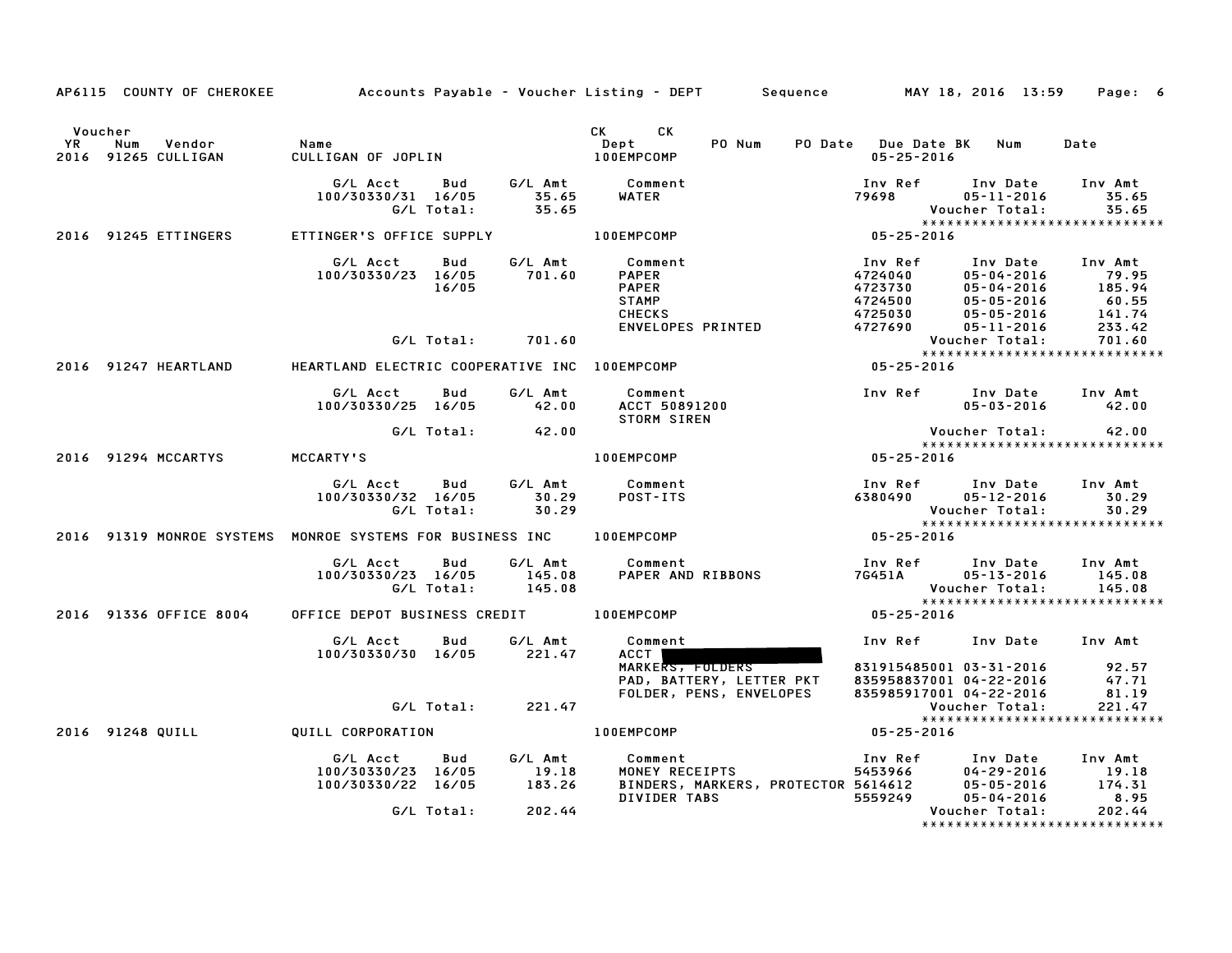| AP6115 COUNTY OF CHEROKEE                           |                                  |            |                    | Accounts Payable – Voucher Listing – DEPT         Sequence     |                                         | MAY 18, 2016 13:59                                     | Page: 7                                 |
|-----------------------------------------------------|----------------------------------|------------|--------------------|----------------------------------------------------------------|-----------------------------------------|--------------------------------------------------------|-----------------------------------------|
| Voucher<br>YR<br>Num<br>Vendor<br>2016 91291 WESTAR | Name<br>WESTAR ENERGY            |            |                    | <b>CK</b><br><b>CK</b><br>PO Num<br>Dept<br>100EMPCOMP         | PO Date Due Date BK<br>$05 - 25 - 2016$ | Num                                                    | Date                                    |
|                                                     | G/L Acct<br>100/30330/25 16/05   | Bud        | G/L Amt<br>32.76   | Comment<br>ACCT 2457329745                                     | Inv Ref                                 | Inv Date<br>$05 - 10 - 2016$                           | Inv Amt<br>32.76                        |
|                                                     |                                  | G/L Total: | 32.76              | <b>STORM SIREN</b>                                             |                                         | Voucher Total:                                         | 32.76<br>****************************** |
|                                                     |                                  |            |                    |                                                                | <b>DEPT</b>                             | Total:                                                 | 1411.29                                 |
| 2016 91297 SANDERS, R                               | <b>RODNEY SANDERS</b>            |            |                    | 100GIS                                                         | $05 - 25 - 2016$                        |                                                        |                                         |
|                                                     | G/L Acct<br>100/30210/89 16/05   | Bud        | G/L Amt<br>951.25  | Comment<br>OFFSITE GIS DATA SUPPORT<br><b>GIS TECH SUPPORT</b> | Inv Ref<br>20160501                     | Inv Date<br>$05 - 02 - 2016$                           | Inv Amt<br>690.00<br>261.25             |
|                                                     |                                  | G/L Total: | 951.25             |                                                                |                                         | Voucher Total:                                         | 951.25<br>***************************** |
|                                                     |                                  |            |                    |                                                                | <b>DEPT</b>                             | Total:                                                 | 951.25                                  |
| 2016 91280 CBM                                      | <b>CBM MANAGED SERVICES</b>      |            |                    | 100JAIL                                                        | $05 - 25 - 2016$                        |                                                        |                                         |
|                                                     | G/L Acct<br>100/30140/31 16/05   | Bud        | G/L Amt<br>5731.51 | Comment<br>INMATE MEALS                                        | Inv Ref                                 | Inv Date                                               | Inv Amt                                 |
|                                                     |                                  | G/L Total: | 5731.51            | $4/21/16 - 4/27/16$<br>$04/28/16 - 05/04/16$                   | 99747<br>00077                          | $04 - 27 - 2016$<br>$05 - 04 - 2016$<br>Voucher Total: | 2937.77<br>2793.74<br>5731.51           |
|                                                     |                                  |            |                    |                                                                |                                         |                                                        | *****************************           |
| 2016 91342 COMMERCE VISA                            | <b>COMMERCE BANK</b>             |            |                    | 100JAIL                                                        | 05-25-2016                              |                                                        |                                         |
|                                                     | G/L Acct<br>100/30140/73 16/05   | Bud        | G/L Amt<br>181.28  | Comment<br>ACCT<br>DENNIS OPLOTNIK                             | Inv Ref                                 | Inv Date                                               | Inv Amt                                 |
|                                                     |                                  |            |                    | CARRIAGE CROSSING                                              |                                         | $04 - 05 - 2016$                                       | 25.88                                   |
|                                                     |                                  |            |                    | <b>CENEX LEON</b><br>THE HOME DEPOT                            |                                         | $04 - 05 - 2016$<br>$04 - 12 - 2016$                   | 23.69<br>29.58                          |
|                                                     |                                  |            |                    | <b>TRIPCO</b>                                                  |                                         | $04 - 19 - 2016$                                       | 9.70                                    |
|                                                     |                                  |            |                    | <b>KFC TACO BELL</b>                                           |                                         | $04 - 20 - 2016$                                       | 13.90                                   |
|                                                     |                                  |            |                    | <b>CENEX</b>                                                   |                                         | $04 - 20 - 2016$                                       | 25.97                                   |
|                                                     |                                  |            |                    | <b>PETES</b>                                                   |                                         | $04 - 26 - 2016$                                       | 9.02                                    |
|                                                     |                                  |            |                    | <b>PETES</b><br>FOOD PLAZA                                     |                                         | $04 - 26 - 2016$<br>$05 - 03 - 2016$                   | 22.81<br>5.23                           |
|                                                     |                                  |            |                    | <b>SPEEDYS</b>                                                 |                                         | $05 - 03 - 2016$                                       | 15.50                                   |
|                                                     |                                  | G/L Total: | 181.28             |                                                                |                                         | Voucher Total:                                         | 181.28                                  |
|                                                     |                                  |            |                    |                                                                |                                         |                                                        | *****************************           |
| 2016 91343 EMPIRE                                   | EMPIRE DISTRICT ELECTRIC COMPANY |            |                    | 100JAIL                                                        | $05 - 25 - 2016$                        |                                                        |                                         |
|                                                     | G/L Acct<br>100/30140/72 16/05   | Bud        | G/L Amt<br>3882.99 | Comment<br>ACCT 643108-13-7                                    | Inv Ref                                 | Inv Date<br>$05 - 10 - 2016$                           | Inv Amt<br>3882.99                      |
|                                                     |                                  | G/L Total: | 3882.99            |                                                                |                                         | Voucher Total:<br>*****************************        | 3882.99                                 |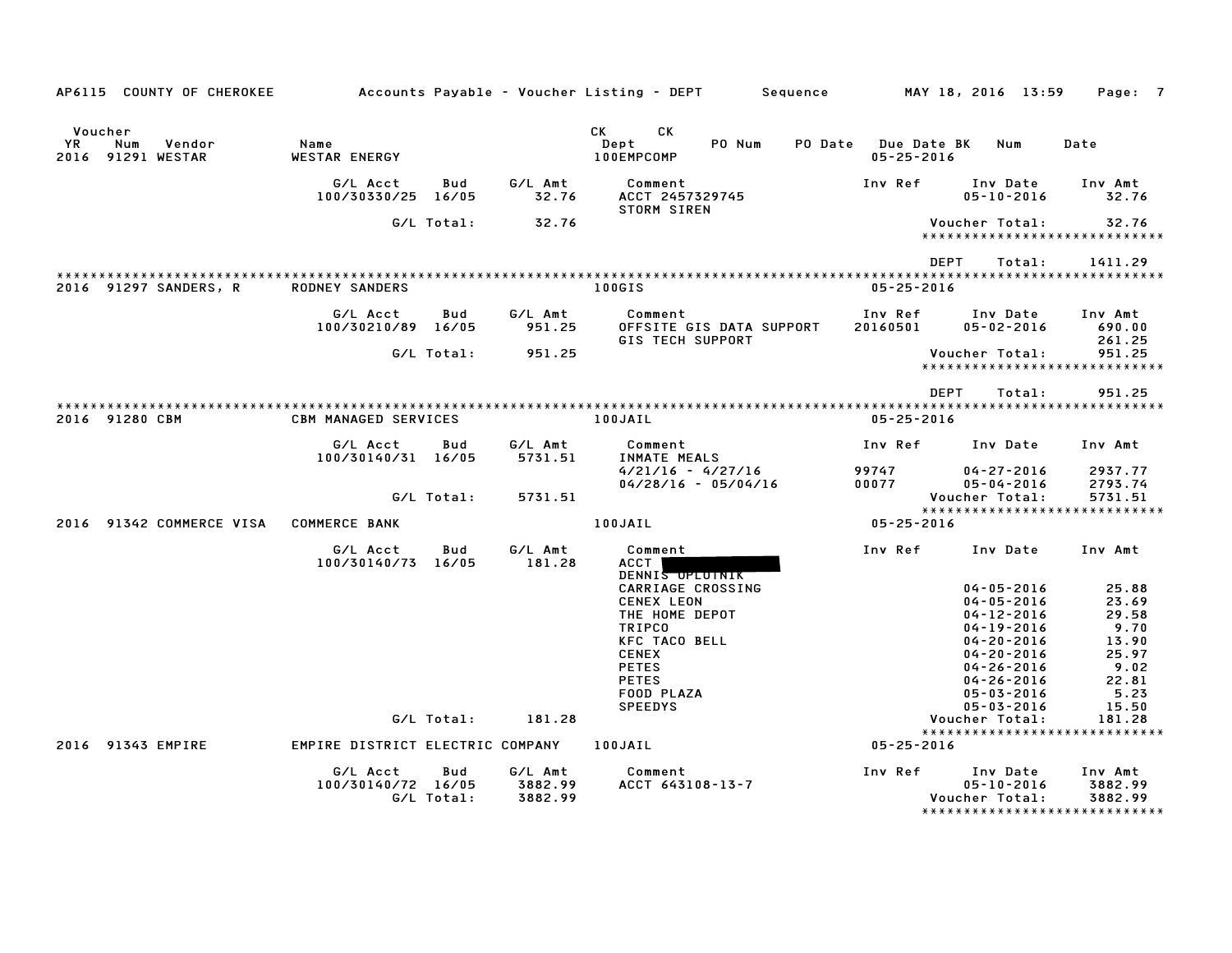|                      |                                      |                                                                                |         | AP6115 COUNTY OF CHEROKEE Accounts Payable - Voucher Listing - DEPT Sequence MAY 18, 2016 13:59 Page: 8                                                                                                                                 |                                                                                                                           |                   |
|----------------------|--------------------------------------|--------------------------------------------------------------------------------|---------|-----------------------------------------------------------------------------------------------------------------------------------------------------------------------------------------------------------------------------------------|---------------------------------------------------------------------------------------------------------------------------|-------------------|
| Voucher<br><b>YR</b> | Num Vendor<br>2016 91281 EVANS       | Name                                                                           |         |                                                                                                                                                                                                                                         | CK .<br>PO Date Due Date BK Num<br>05-25-2016                                                                             | <b>CK</b><br>Date |
|                      |                                      |                                                                                |         |                                                                                                                                                                                                                                         |                                                                                                                           |                   |
|                      | 2016 91282 KS GAS KANSAS GAS SERVICE |                                                                                | 100JAIL | $05 - 25 - 2016$                                                                                                                                                                                                                        |                                                                                                                           |                   |
|                      |                                      |                                                                                |         | G/L Acct Bud G/L Amt Comment Inv Ref Inv Date Inv Amt<br>100/30140/72 16/05 278.04 ACCT 510401545 1674911 36 05-05-2016 278.04<br>G/L Total: 278.04 ACCT 510401545 1674911 36 Voucher Total: 278.04<br>******************************** |                                                                                                                           |                   |
|                      |                                      |                                                                                |         | $05 - 25 - 2016$                                                                                                                                                                                                                        |                                                                                                                           |                   |
|                      |                                      |                                                                                |         | G/L Acct Bud G/L Amt Comment Inv Ref Inv Date Inv Amt<br>100/30140/81 16/05 3975.00 INMATE MEDICAL 100/30140/81 16/05 3975.00<br>G/L Total: 3975.00 INMATE MEDICAL 1 19975.00 Voucher Total: 3975.00<br>******************************* |                                                                                                                           |                   |
|                      | 2016 91284 NEWEGG SYNCB/NEWEGG       |                                                                                |         |                                                                                                                                                                                                                                         |                                                                                                                           |                   |
|                      |                                      |                                                                                |         | 6/L Acct Bud G/L Amt Comment Inv Ref Inv Date Inv Amt<br>100/30140/21 16/05 135.34 LIVESCAN 2 LATE CHARGE 03-29-2016 135.34<br>6/L Total: 135.34 ACCT 60459 5001 000431 5<br>RSONNEL EVALUATION INC. 100JAIL 05-25-2016 135.34          |                                                                                                                           |                   |
|                      |                                      |                                                                                |         |                                                                                                                                                                                                                                         | Voucher Total: 135.34<br>***************************<br>*****************************                                     |                   |
|                      |                                      | 2016 91285 PEI PERSONNEL EVALUATION INC. 100JAIL                               |         |                                                                                                                                                                                                                                         |                                                                                                                           |                   |
|                      |                                      |                                                                                |         | G/L Acct Bud G/L Amt Comment Inv Ref Inv Date Inv Amt<br>100/30140/76 16/05 100.00 PEP BILLING 4/1/16 – 4/30 18399 04–30–2016 100.00<br>100.00 G/L Total: 100.00                                                                        | Voucher Total: 100.00<br>*****************************                                                                    |                   |
|                      |                                      | 2016 91286 PRO SOLUTIONS PRO SOLUTIONS, LLC 60 100JAIL                         |         |                                                                                                                                                                                                                                         | $05 - 25 - 2016$                                                                                                          |                   |
|                      |                                      | G/L Acct Bud G/L Amt Comment<br>100/30140/72 16/05 368.01<br>G/L Total: 368.01 |         | Comment<br>GAS SALES                                                                                                                                                                                                                    | Inv Ref      Inv Date     Inv Amt<br>201604053 05-10-2016<br>Voucher Total:        368.01<br>**************************** | 368.01            |
|                      |                                      | 2016 91287 TURNKEY TURNKEY CORRECTIONS                                         |         | $\begin{array}{c}\n 100 \text{JAIL} \\  \end{array}$                                                                                                                                                                                    | $05 - 25 - 2016$                                                                                                          |                   |
|                      |                                      |                                                                                |         | PAPER, POSTCARD, ENVELOPE<br>PEN, DEODORANT, COMB, SOAP                                                                                                                                                                                 | 114620160430 04-30-2016 134.72<br>114620160430 04-30-2016 22.00<br>114620160430 04-30-2016 204.31                         |                   |
|                      |                                      | G/L Total: 3505.66                                                             |         | TEN TEN PURCHAES<br>IL4620160430 04-30-2016 625.74<br>INMATE SMS CHARGED 114620160507 05-07-2016 1012.94<br>CANTEEN SALES 114620160507 05-07-2016 1012.94                                                                               | Voucher Total:<br>*****************************                                                                           | 3505.66           |
|                      |                                      |                                                                                |         |                                                                                                                                                                                                                                         | DEPT<br>Total:                                                                                                            | 19084.06          |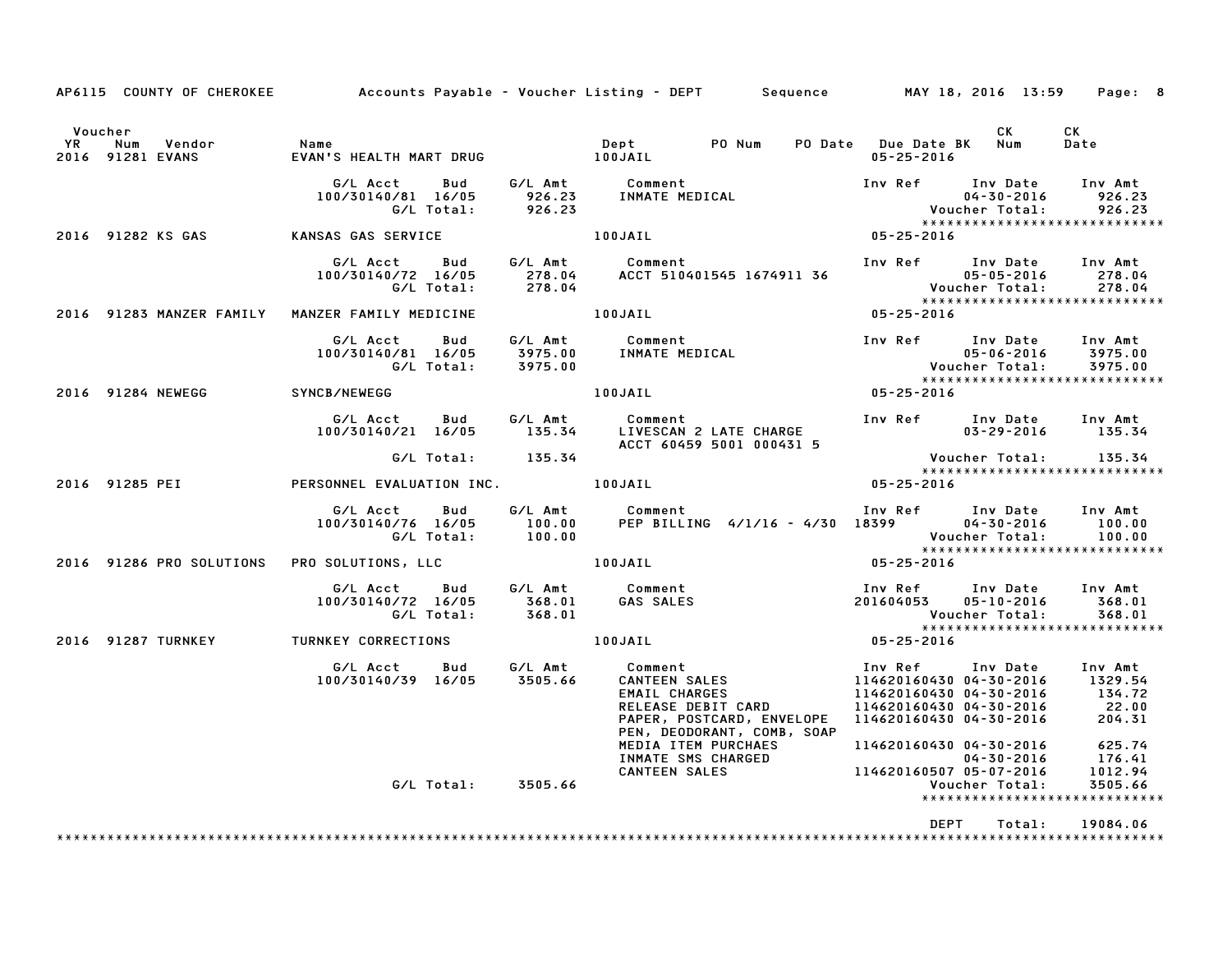| AP6115 COUNTY OF CHEROKEE              |                                                                               |                             | Accounts Payable – Voucher Listing – DEPT         Sequence |                                         | MAY 18, 2016 13:59                                                              | Page: 9                                                        |
|----------------------------------------|-------------------------------------------------------------------------------|-----------------------------|------------------------------------------------------------|-----------------------------------------|---------------------------------------------------------------------------------|----------------------------------------------------------------|
| Voucher<br>YR<br>Num<br>Vendor<br>2016 | Name<br>91305 SEK REG JUVENIL SEK REGIONAL JUVENILE DETENTION CTR 100JUVENILE |                             | CK<br>CK<br>PO Num<br>Dept                                 | PO Date Due Date BK<br>$05 - 25 - 2016$ | Num                                                                             | Date                                                           |
|                                        | G/L Acct<br>Bud<br>100/30170/89 16/05                                         | G/L Amt<br>7925.00          | Comment<br>MONTHLY DETENTION                               | Inv Ref<br>5884                         | Inv Date<br>$04 - 30 - 2016$                                                    | Inv Amt<br>7925.00                                             |
|                                        | G/L Total:                                                                    | 7925.00                     | $4/1/16 - 4/30/16$                                         |                                         | Voucher Total:                                                                  | 7925.00                                                        |
|                                        |                                                                               |                             |                                                            | <b>DEPT</b>                             | *****************************<br>Total:                                         | 7925.00                                                        |
| 2016 91321 COMMERCE VISA               | <b>COMMERCE BANK</b>                                                          |                             | 100REGOFDEED                                               | $05 - 25 - 2016$                        |                                                                                 |                                                                |
|                                        | G/L Acct<br>Bud<br>100/30050/93 16/05                                         | G/L Amt<br>19.35            | Comment<br>ACCT  <br><b>BARBARA BILKE</b>                  | Inv Ref                                 | Inv Date                                                                        | Inv Amt                                                        |
|                                        | G/L Total:                                                                    | 19.35                       | WM SUPERCENTER                                             |                                         | $04 - 17 - 2016$<br>Voucher Total:                                              | 19.35<br>19.35                                                 |
| 2016 91227 CULLIGAN                    | CULLIGAN OF JOPLIN                                                            |                             | 100REGOFDEED                                               | $05 - 25 - 2016$                        | *****************************                                                   |                                                                |
|                                        | G/L Acct<br>Bud<br>100/30050/83 16/05<br>G/L Total:                           | G/L Amt<br>7.00<br>7.00     | Comment<br><b>COOLER RENTAL</b>                            | Inv Ref<br>79263                        | Inv Date<br>$04 - 30 - 2016$<br>Voucher Total:<br>***************************** | Inv Amt<br>7.00<br>7.00                                        |
|                                        |                                                                               |                             |                                                            | <b>DEPT</b>                             | Total:                                                                          | 26.35                                                          |
| 2016 91271 ANNIS, W                    | WILLIS H ANNIS JR                                                             |                             | <b>100SHERIFF</b>                                          | $05 - 25 - 2016$                        |                                                                                 |                                                                |
|                                        | G/L Acct<br>Bud<br>100/30060/25 16/05<br>G/L Total:                           | G/L Amt<br>38.44<br>38.44   | Comment<br>REIMBURSE/ AUTO PARTS                           | Inv Ref<br>0176278147                   | Inv Date<br>05-07-2016<br>Voucher Total:                                        | Inv Amt<br>38.44<br>38.44                                      |
| 2016 91272 APPLE TIME                  | APPLE TIME INC                                                                |                             | <b>100SHERIFF</b>                                          | $05 - 25 - 2016$                        | *****************************                                                   |                                                                |
|                                        | G/L Acct<br>Bud<br>100/30060/68 16/05<br>G/L Total:                           | G/L Amt<br>470.02<br>470.02 | Comment<br>CHILD ID KITS                                   | Inv Ref<br>21042                        | Inv Date<br>$05 - 10 - 2016$<br>Voucher Total:                                  | Inv Amt<br>470.02<br>470.02                                    |
| 2016 91273 AT&T 5068                   | AT&T                                                                          |                             | <b>100SHERIFF</b>                                          | $05 - 25 - 2016$                        | *****************************                                                   |                                                                |
|                                        | G/L Acct<br>Bud<br>100/30060/74 16/05                                         | G/L Amt<br>94.79            | Comment<br>ACCT 030 517 9815 001<br>057 721 2154 001       | Inv Ref                                 | Inv Date<br>$04 - 25 - 2016$<br>$04 - 24 - 2016$                                | Inv Amt<br>43.91<br>50.88                                      |
|                                        | G/L Total:                                                                    | 94.79                       |                                                            |                                         | Voucher Total:<br>*****************************                                 | 94.79                                                          |
| 2016 91250 BOB PAGE                    | <b>BOB PAGE AUTO SUPPLY INC</b>                                               |                             | <b>100SHERIFF</b>                                          | 05-25-2016                              |                                                                                 |                                                                |
|                                        | G/L Acct<br>Bud<br>100/30060/25 16/05<br>G/L Total:                           | G/L Amt<br>353.40<br>353.40 | Comment<br>OIL                                             | Inv Ref<br>597167267                    | Inv Date<br>$05 - 05 - 2016$<br>Voucher Total:                                  | Inv Amt<br>353.40<br>353.40<br>******************************* |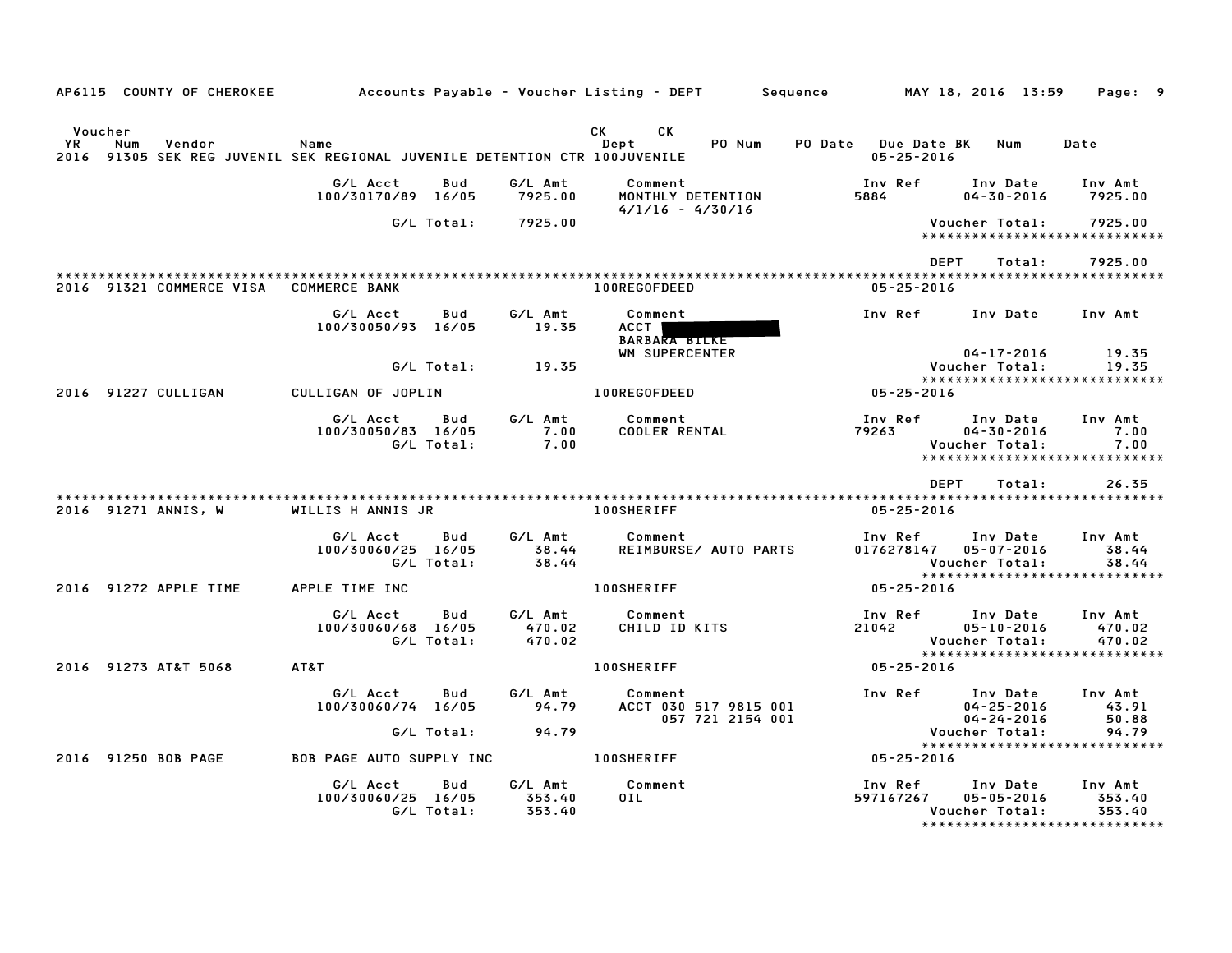|               | AP6115 COUNTY OF CHEROKEE                               |                                                      |                   |                             | Accounts Payable – Voucher Listing – DEPT       Sequence         MAY 18, 2016 13:59                  |                                         |                                                                                 | Page: 10                                    |
|---------------|---------------------------------------------------------|------------------------------------------------------|-------------------|-----------------------------|------------------------------------------------------------------------------------------------------|-----------------------------------------|---------------------------------------------------------------------------------|---------------------------------------------|
| Voucher<br>YR | Num<br>Vendor<br>2016 91274 CENTURYLINK2961 CENTURYLINK | Name                                                 |                   |                             | CK C<br><b>CK</b><br>PO Num<br>Dept<br><b>100SHERIFF</b>                                             | PO Date Due Date BK<br>$05 - 25 - 2016$ | Num                                                                             | Date                                        |
|               |                                                         | G/L Acct<br>100/30060/74 16/05                       | Bud<br>G/L Total: | G/L Amt<br>150.41<br>150.41 | Comment<br>ACCT 314237715                                                                            | Inv Ref                                 | Inv Date<br>$05 - 01 - 2016$<br>Voucher Total:<br>***************************** | Inv Amt<br>150.41<br>150.41                 |
|               | 2016 91344 COMMERCE VISA                                | <b>COMMERCE BANK</b>                                 |                   |                             | 100SHERIFF                                                                                           | $05 - 25 - 2016$                        |                                                                                 |                                             |
|               |                                                         | G/L Acct<br>100/30060/88 16/05                       | Bud               | G/L Amt<br>413.48           | Comment<br>ACCT  <br>DAVID GROVES                                                                    |                                         | Inv Ref Inv Date                                                                | Inv Amt                                     |
|               |                                                         |                                                      | G/L Total:        | 413.48                      | CAPITAL PLAZA HOTEL                                                                                  |                                         | $04 - 21 - 2016$<br>Voucher Total:<br>*****************************             | 413.48<br>413.48                            |
|               | 2016 91345 COMMERCE VISA                                | <b>COMMERCE BANK</b>                                 |                   |                             | <b>100SHERIFF</b>                                                                                    | 05-25-2016                              |                                                                                 |                                             |
|               |                                                         | G/L Acct<br>100/30060/88 16/05<br>100/30060/30 16/05 | Bud               | G/L Amt<br>337.88<br>126.34 | Comment<br>ACCT  <br>TERRY CLUGSTON                                                                  | Inv Ref                                 | Inv Date                                                                        | Inv Amt                                     |
|               |                                                         |                                                      |                   |                             | SUBURBAN EXTENDED STAY<br>MCDONALDS<br>KWIK SHOP<br>KWIK SHOP<br>CAPITAL PLAZA HOTEL<br><b>PILOT</b> |                                         | $04 - 05 - 2016$<br>04-14-2016<br>04-14-2016<br>$04 - 19 - 2016$<br>04-21-2016  | 131.14<br>14.15<br>15.00<br>34.11<br>206.74 |
|               |                                                         |                                                      |                   | $G/L$ Total: $464.22$       |                                                                                                      |                                         | $04 - 27 - 2016$<br>Voucher Total:                                              | 63.08<br>464.22                             |
|               | 2016 91346 COMMERCE VISA                                | <b>COMMERCE BANK</b>                                 |                   |                             | <b>100SHERIFF</b>                                                                                    | $05 - 25 - 2016$                        | *****************************                                                   |                                             |
|               |                                                         | G/L Acct<br>100/30060/21 16/05                       | Bud               | G/L Amt<br>36.55            | Comment<br>ACCT  <br>JANIS DALTON                                                                    |                                         | Inv Ref Inv Date Inv Amt                                                        |                                             |
|               |                                                         |                                                      |                   | $G/L$ Total: $36.55$        | <b>USPS</b><br><b>USPS</b><br><b>USPS</b>                                                            |                                         | $04 - 05 - 2016$<br>04-11-2016<br>$05 - 04 - 2016$<br>Voucher Total:            | 6.80<br>22.95<br>6.80<br>36.55              |
|               |                                                         |                                                      |                   |                             |                                                                                                      |                                         | *****************************                                                   |                                             |
|               | 2016 91252 KANSASLAND                                   | KANSASLAND TIRE OF PITTSBURG                         |                   |                             | <b>100SHERIFF</b>                                                                                    | $05 - 25 - 2016$                        |                                                                                 |                                             |
|               |                                                         | G/L Acct<br>100/30060/25 16/05                       | Bud<br>G/L Total: | G/L Amt<br>953.18<br>953.18 | Comment<br>4 LT265/70R17 TIRES<br>2 P235/55R17 TIRES                                                 | Inv Ref<br>162877<br>163039<br>163039   | Inv Date<br>$05 - 03 - 2016$<br>$05 - 09 - 2016$<br>Voucher Total:              | Inv Amt<br>732.64<br>220.54<br>953.18       |
|               |                                                         |                                                      |                   |                             |                                                                                                      |                                         | *****************************                                                   |                                             |
|               | 2016 91275 KS BUREAU                                    | KANSAS BUREAU OF INVESTIGATION 100SHERIFF            |                   |                             |                                                                                                      | 05-25-2016                              |                                                                                 |                                             |
|               |                                                         | G/L Acct<br>100/30060/75 16/05                       | Bud               | G/L Amt<br>3277.00          | Comment<br>4TH QTR MATCH/SEK DRUG<br>ENFORCEMENT TASK FORCE                                          | Inv Ref<br>$5 - 4$                      | Inv Date<br>$05 - 03 - 2016$                                                    | Inv Amt<br>3277.00                          |
|               |                                                         |                                                      | G/L Total:        | 3277.00                     |                                                                                                      |                                         | Voucher Total:                                                                  | 3277.00                                     |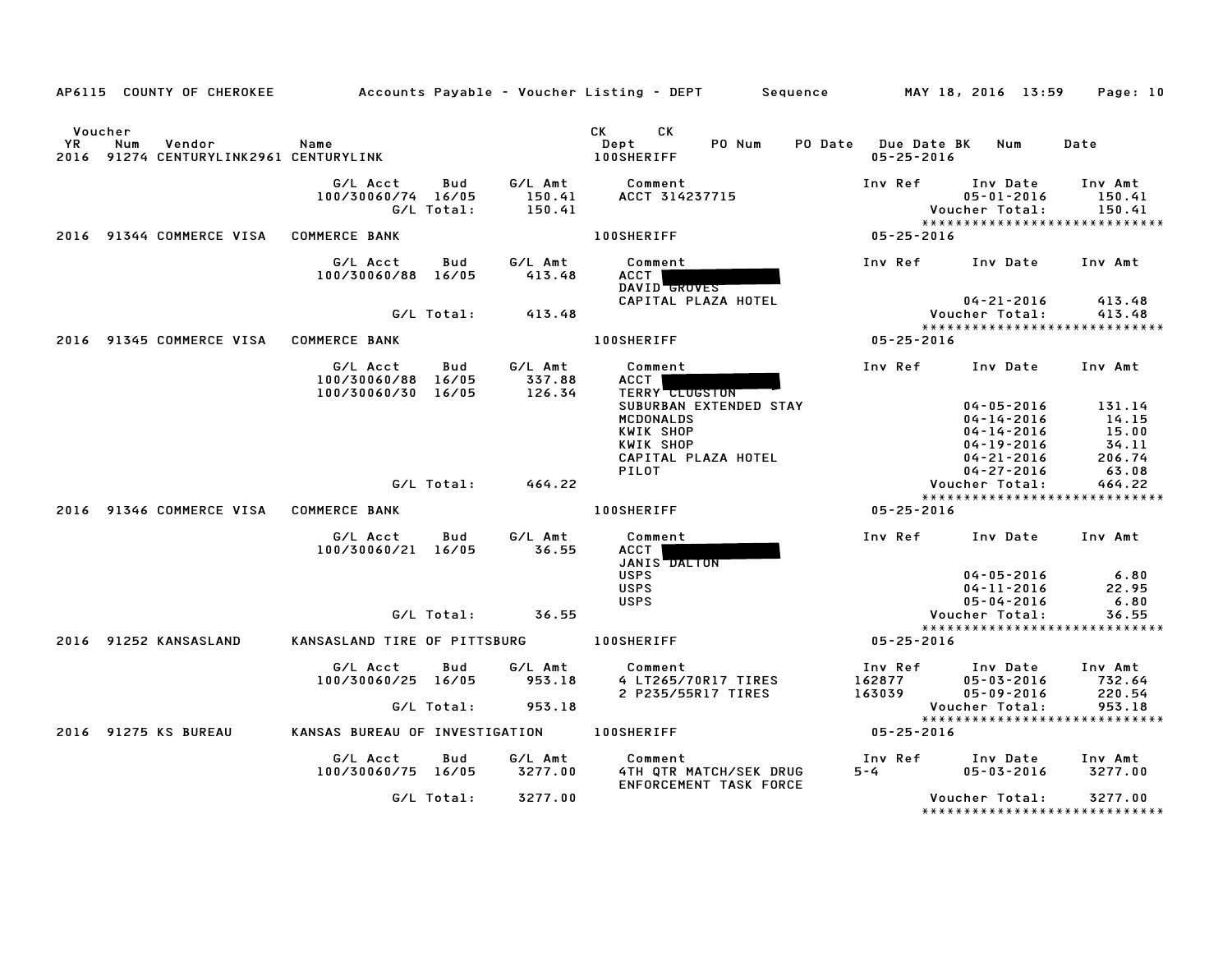|         |                                                                     |                                                                                                  |                   | AP6115 COUNTY OF CHEROKEE Accounts Payable - Voucher Listing - DEPT Sequence MAY 18, 2016 13:59 Page: 11                                                                                                                                   |                                                                                                                                                                  |                       |                                                              |
|---------|---------------------------------------------------------------------|--------------------------------------------------------------------------------------------------|-------------------|--------------------------------------------------------------------------------------------------------------------------------------------------------------------------------------------------------------------------------------------|------------------------------------------------------------------------------------------------------------------------------------------------------------------|-----------------------|--------------------------------------------------------------|
| Voucher | YR Num Vendor - Name<br>2016 91276 MSSU-BURSAR - MSSU               | <b>MSSU</b>                                                                                      |                   |                                                                                                                                                                                                                                            |                                                                                                                                                                  | CK <sub>2</sub>       | CK                                                           |
|         |                                                                     |                                                                                                  |                   | G/L Acct      Bud      G/L Amt        Comment                           Inv Ref      Inv Date     Inv Amt<br>100/30060/88  16/05       175.00      FTO SCHOOL/MATTHEW PETERS   201601083C   05–02–2016       175.00<br>ACCT 120325 57070   |                                                                                                                                                                  |                       |                                                              |
|         |                                                                     |                                                                                                  | G/L Total: 175.00 |                                                                                                                                                                                                                                            |                                                                                                                                                                  | Voucher Total: 175.00 |                                                              |
|         | 2016 91255 NATALINIS NATALINI'S AUTOMOTIVE                          |                                                                                                  |                   | 100SHERIFF                                                                                                                                                                                                                                 | * * * * *<br>16 - 25 - 05 - 05                                                                                                                                   |                       |                                                              |
|         |                                                                     |                                                                                                  |                   | 6/L Acct Bud G/L Amt Comment Inv Ref Inv Date Inv Amt<br>100/30060/25 16/05 108.96 OIL FILTER, AIR FILTER 601651 05-04-2016 24.08<br>AIR FILTER 601418 05-04-2016 19.89<br>BLOWER MOTOR 602058 05-09-2016 64.99<br>G/L Total: 108.96 BLOWE |                                                                                                                                                                  |                       |                                                              |
|         |                                                                     |                                                                                                  |                   |                                                                                                                                                                                                                                            | Vouc<br>* * * * *<br>2016 - 25 - 05                                                                                                                              |                       | ******************************                               |
|         |                                                                     |                                                                                                  |                   | 2016 91348 PARSONS POLICE PARSONS POLICE DEPARTMENT   100SHERIFF                                                                                                                                                                           |                                                                                                                                                                  |                       |                                                              |
|         |                                                                     |                                                                                                  |                   |                                                                                                                                                                                                                                            |                                                                                                                                                                  |                       | Inv Amt<br>100.00<br>100.00<br>***************************** |
|         | 2016 91347 SEC OF STATE SECRETARY OF STATE                          |                                                                                                  |                   | 100SHERIFF NORTH                                                                                                                                                                                                                           | 05-25-2016                                                                                                                                                       |                       |                                                              |
|         |                                                                     |                                                                                                  |                   | G/L Acct  Bud  G/L Amt  Comment<br>100/30060/76  16/05  25.00  NOTARY  BOND<br><b>TAYLOR HAYNES</b>                                                                                                                                        |                                                                                                                                                                  |                       |                                                              |
|         |                                                                     |                                                                                                  | G/L Total: 25.00  |                                                                                                                                                                                                                                            |                                                                                                                                                                  | Voucher Total: 25.00  | *****************************                                |
|         | 2016 91277 SIRCHIE SIRCHIE FINGER PRINT LABORATORIES 100SHERIFF     |                                                                                                  |                   |                                                                                                                                                                                                                                            | $84$<br>$84$<br>$84$<br>$84$<br>$84$<br>$84$<br>$84$<br>$85$<br><br>$86$<br><br>$86$<br><br><br>igna<br><br>igna<br><br>igna<br><br>igna<br><br>igna<br><br>igna |                       |                                                              |
|         |                                                                     |                                                                                                  |                   |                                                                                                                                                                                                                                            |                                                                                                                                                                  |                       | 182.68<br>182.68<br>******************************           |
|         | 2016 91278 SOUTHERN UNIFOR SOUTHERN UNIFORM & EQUIPMENT 100SHERIFF  |                                                                                                  |                   |                                                                                                                                                                                                                                            | $05 - 25 - 2016$                                                                                                                                                 |                       |                                                              |
|         |                                                                     | G/L Acct Bud G/L Amt Comment<br>100/30060/22 16/05 38.00 NAMETAG                                 |                   | 100 Ref 100 Date 100 Amt<br>32975 05-11-2016 19.00<br>33053 05-12-2016 19.00<br><b>NAMETAG</b>                                                                                                                                             |                                                                                                                                                                  |                       |                                                              |
|         |                                                                     |                                                                                                  | G/L Total: 38.00  |                                                                                                                                                                                                                                            |                                                                                                                                                                  | Voucher Total:        | 38.00                                                        |
|         | 2016 91279 SPRING RIV WELL SPRING RIVER WELLNESS CENTER THOOSHERIFF |                                                                                                  |                   |                                                                                                                                                                                                                                            | $05 - 25 - 2016$                                                                                                                                                 |                       |                                                              |
|         |                                                                     | G/L Acct  Bud  G/L Amt  Comment<br>100/30060/76  16/05  200.00  POLICE  EN<br>G/L Total:  200.00 |                   |                                                                                                                                                                                                                                            |                                                                                                                                                                  |                       | Inv Amt<br>200.00<br>200.00                                  |
|         | 2016 91349 TEEL TEEL INSURANCE AGENCY INC TO DOSHERIFF              |                                                                                                  |                   |                                                                                                                                                                                                                                            | 05-25-2016                                                                                                                                                       |                       |                                                              |
|         |                                                                     |                                                                                                  |                   |                                                                                                                                                                                                                                            |                                                                                                                                                                  |                       | 100.00<br>100.00<br>*****************************            |
|         |                                                                     |                                                                                                  |                   |                                                                                                                                                                                                                                            | <b>DEPT</b>                                                                                                                                                      | Total:                | 7181.13                                                      |
|         |                                                                     |                                                                                                  |                   |                                                                                                                                                                                                                                            |                                                                                                                                                                  |                       |                                                              |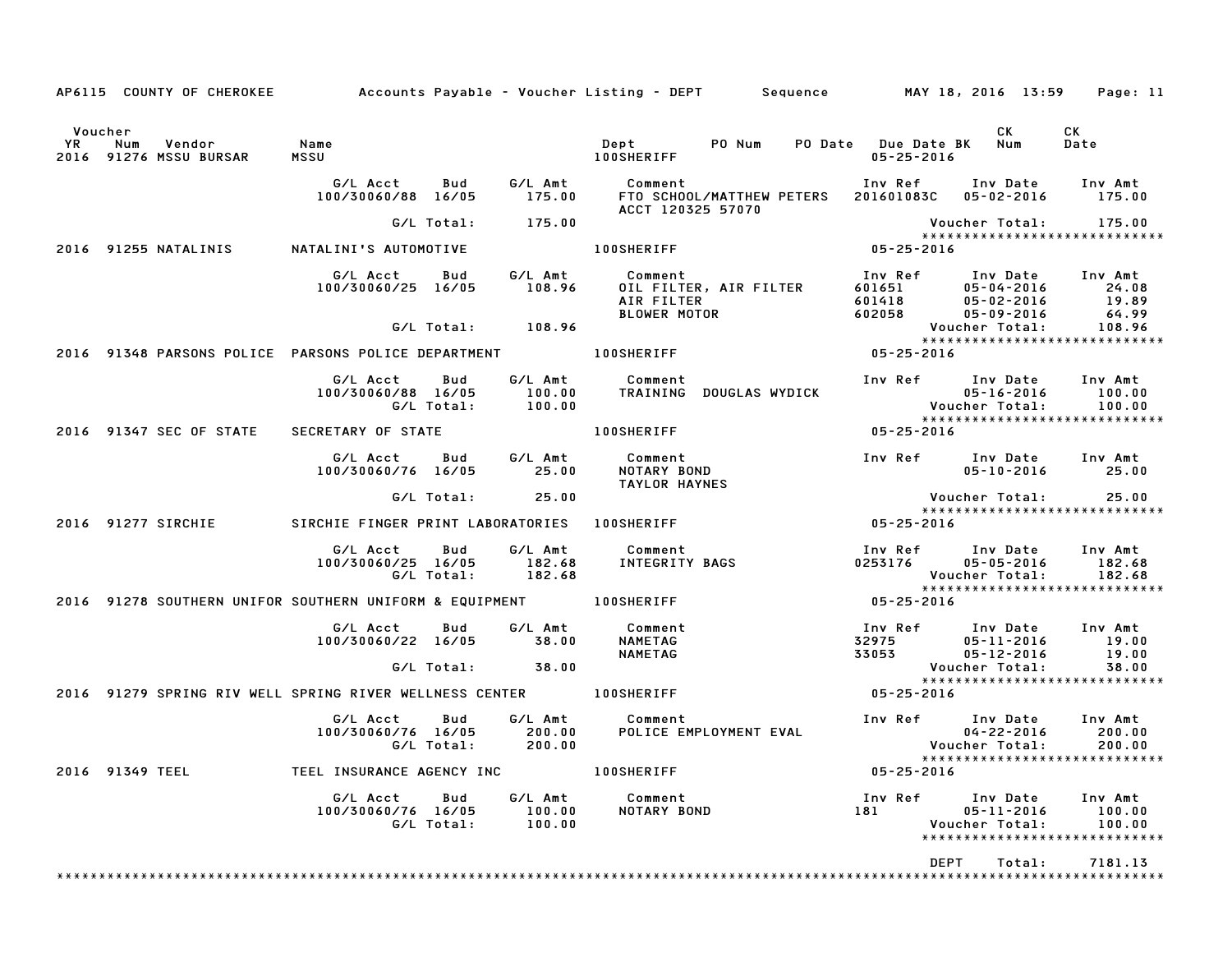| AP6115 COUNTY OF CHEROKEE                                        |                                                              |                                    | Accounts Payable – Voucher Listing – DEPT       Sequence         MAY 18, 2016  13:59 |                                                            |                                                                                                              | Page: 12                                                      |
|------------------------------------------------------------------|--------------------------------------------------------------|------------------------------------|--------------------------------------------------------------------------------------|------------------------------------------------------------|--------------------------------------------------------------------------------------------------------------|---------------------------------------------------------------|
| Voucher<br><b>YR</b><br>Num<br>Vendor<br>2016<br>91256 CORPORATE | Name<br>CORPORATE BUSINESS SYSTEMS                           |                                    | CK <sub>2</sub><br>CK.<br>PO Num<br>Dept<br><b>100TREAS</b>                          | PO Date Due Date BK<br>$05 - 25 - 2016$                    | Num                                                                                                          | Date                                                          |
|                                                                  | G/L Acct<br>Bud<br>100/30030/79 16/05<br>16/05<br>G/L Total: | G/L Amt<br>144.25<br>144.25        | Comment<br>CONTRACT ON COPIER<br>CONTRACT ON COPIER                                  | Inv Ref<br>402188<br>402814                                | Inv Date<br>$05 - 03 - 2016$<br>$05 - 06 - 2016$<br>Voucher Total:                                           | Inv Amt<br>52.50<br>91.75<br>144.25                           |
| 2016 91318 CULLIGAN                                              | CULLIGAN OF JOPLIN                                           |                                    | <b>100TREAS</b>                                                                      | $05 - 25 - 2016$                                           |                                                                                                              | *****************************                                 |
|                                                                  | G/L Acct<br>Bud<br>100/30030/89 16/05                        | G/L Amt<br>34.70                   | Comment<br>WATER<br>WATER<br>COOLER RENTAL<br>WATER<br>WATER                         | Inv Ref<br>76903<br>78315<br>79264<br>90129043<br>90140186 | Inv Date<br>$03 - 23 - 2016$<br>$04 - 15 - 2016$<br>$04 - 30 - 2016$<br>$03 - 08 - 2016$<br>$04 - 30 - 2016$ | Inv Amt<br>9.90<br>4.95<br>5.00<br>4.95<br>9.90               |
|                                                                  | G/L Total:                                                   | 34.70                              |                                                                                      |                                                            | Voucher Total:                                                                                               | 34.70<br>*****************************                        |
|                                                                  |                                                              |                                    |                                                                                      | DEPT                                                       | Total:                                                                                                       | 178.95                                                        |
| 2016 91322 COMMERCE VISA COMMERCE BANK                           |                                                              |                                    | 103                                                                                  | 05-25-2016                                                 |                                                                                                              |                                                               |
|                                                                  | G/L Acct<br>Bud<br>103/30103/21                              | G/L Amt<br>151.96                  | Comment<br>ACCT  <br>KAREN L JOHNSTON                                                | Inv Ref                                                    | Inv Date                                                                                                     | Inv Amt                                                       |
|                                                                  | G/L Total:                                                   | 151.96                             | OFFICEMAX/OFFICEDEPOT                                                                |                                                            | $04 - 29 - 2016$<br>Voucher Total:                                                                           | 151.96<br>151.96<br>*****************************             |
| 2016 91258 CORPORATE                                             | <b>CORPORATE BUSINESS SYSTEMS</b>                            |                                    | 103                                                                                  | 05-25-2016                                                 |                                                                                                              |                                                               |
|                                                                  | G/L Acct<br>Bud<br>103/30103/83 16/05<br>G/L Total:          | G/L Amt<br>9.02<br>9.02            | Comment<br><b>CONTRACT CHARGES</b>                                                   | Inv Ref<br>402797                                          | Inv Date<br>$05 - 06 - 2016$<br><b>Voucher Total:</b>                                                        | Inv Amt<br>9.02<br>9.02<br>*****************************      |
| 2016 91260 STRONGHOLD                                            | STRONGHOLD DATA                                              |                                    | 103                                                                                  | 05-25-2016                                                 |                                                                                                              |                                                               |
|                                                                  | G/L Acct<br>103/30103/89<br>G/L Total:                       | G/L Amt<br>Bud<br>195.00<br>195.00 | Comment<br>OFFSITE DATA STORAGE                                                      | Inv Ref<br>19370                                           | Inv Date<br>$05 - 01 - 2016$<br>Voucher Total:                                                               | Inv Amt<br>195.00<br>195.00<br>****************************** |
|                                                                  |                                                              |                                    |                                                                                      | DEPT                                                       | Total:                                                                                                       | 355.98                                                        |
| 2016 91268 AIRGAS                                                | AIRGAS                                                       |                                    | 110HWY                                                                               | $05 - 25 - 2016$                                           |                                                                                                              |                                                               |
|                                                                  | G/L Acct<br>Bud<br>110/30110/79 16/05<br>G/L Total:          | G/L Amt<br>288.04<br>288.04        | Comment<br>CYLINDER RENTAL                                                           | Inv Ref<br>9936089928                                      | Inv Date<br>$04 - 30 - 2016$<br>Voucher Total:                                                               | Inv Amt<br>288.04<br>288.04                                   |
| 2016 91302 APPLE                                                 | APPLEMARKET                                                  |                                    | <b>110HWY</b>                                                                        | 05-25-2016                                                 |                                                                                                              | *****************************                                 |
|                                                                  | G/L Acct<br>Bud<br>110/30110/42 16/05<br>G/L Total:          | G/L Amt<br>13.03<br>13.03          | Comment<br>LEMON POLISH, CREAMER, SUGAR 2121931                                      | Inv Ref Inv Date                                           | $05 - 13 - 2016$<br>Voucher Total:                                                                           | Inv Amt<br>13.03<br>13.03<br>*****************************    |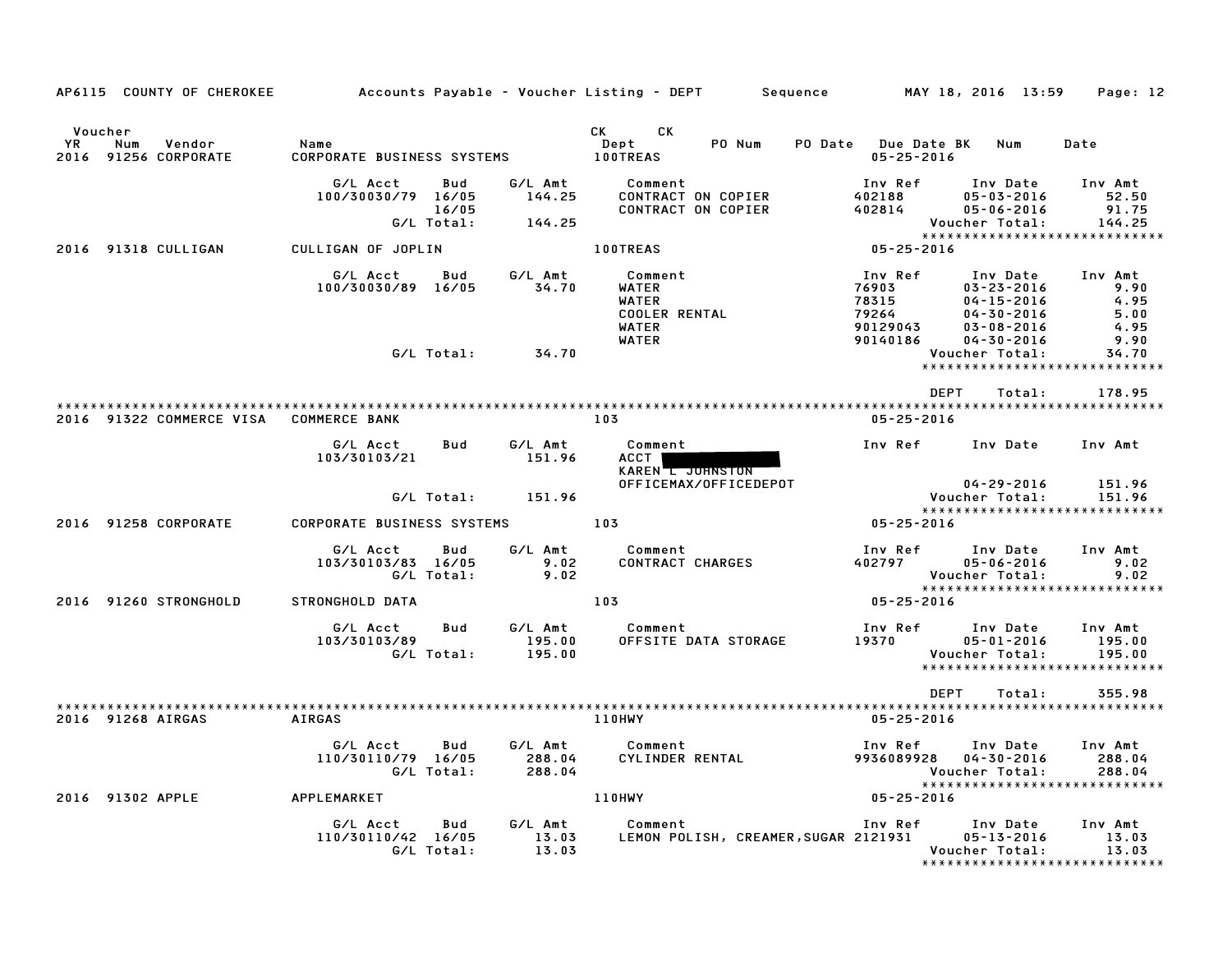|                    |                                                       | AP6115 COUNTY OF CHEROKEE Accounts Payable - Voucher Listing - DEPT Sequence MAY 18, 2016 13:59 Page: 13                                                                                                                                         |                                |              |
|--------------------|-------------------------------------------------------|--------------------------------------------------------------------------------------------------------------------------------------------------------------------------------------------------------------------------------------------------|--------------------------------|--------------|
| 2016 91246 BLEVINS |                                                       | CK<br>PO Num PO Date Due Date BK Num<br>2016 91246 BLEVINS ASPHALT CONSTRUCTION CO INC 110HWY PO Num PO Date Due Date BK Num                                                                                                                     |                                | CK<br>Date   |
|                    |                                                       | 410/30110/34 16/05 190.94 COLD MIX Inv Ref Inv Date Inv Amt<br>110/30110/34 16/05 190.94 COLD MIX 126002 05-05-2016 100.46<br>48 G/L Total: 190.94 COLD MIX 126025 05-05-2016 91.48<br>2016 91253 CHAMPLIN TIRE CHAMPLIN TIRE RECYCLING          |                                |              |
|                    |                                                       |                                                                                                                                                                                                                                                  |                                |              |
|                    |                                                       |                                                                                                                                                                                                                                                  |                                |              |
|                    |                                                       | G/L Acct Bud G/L Amt Comment Inv Ref Inv Date Inv Amt<br>110/30110/33 16/05 348.43 TIRE DISPOSAL 112186 04–30–2016 348.43<br>G/L Total: 348.43 Voucher Total: 348.43<br>EAN THE UNIFORM CO JOPLIN 110HWY 110HWY 05–25–2016 ************          |                                |              |
|                    | 2016 91303 CLEAN 6 CLEAN THE UNIFORM CO JOPLIN 110HWY |                                                                                                                                                                                                                                                  |                                |              |
|                    |                                                       | G/L Acct Bud G/L Amt Comment<br>110/30110/80 16/05 81.57 3X5 SCRAPER MAT, AIR FRESH<br>G/L Total: 81.57                                                                                                                                          |                                |              |
|                    |                                                       | *****<br>2016 25-25-2016 71053 2016 725-2016 110HWY                                                                                                                                                                                              |                                |              |
|                    |                                                       | 2016 91266 DENISON INC BEHERE DISTRICT ELECTRIC COMPANY 110HWY<br>2016 91270 EMPIRE EMPIRE STRICT ELECTRIC COMPANY 110HWY<br>2016 91270 EMPIRE PERENT COMPANY 110HWY<br>2016 91270 EMPIRE PERENT COMPANY 110HWY<br>2016 91270 EMPIRE EMPIR       |                                |              |
|                    |                                                       |                                                                                                                                                                                                                                                  |                                |              |
|                    |                                                       |                                                                                                                                                                                                                                                  |                                |              |
|                    |                                                       |                                                                                                                                                                                                                                                  |                                |              |
|                    |                                                       | 410/30110/72 16/05 759.63<br>2016 91254 FABICK JOHN FABICK JOHN FABICK RACTOR CO<br>2016 91254 FABICK JOHN FABICK TRACTOR CO<br>2016 91254 FABICK JOHN FABICK TRACTOR CO<br>2016 91254 159.63<br>2016 91254 FABICK JOHN FABICK TRACTOR CO<br>201 |                                |              |
|                    |                                                       |                                                                                                                                                                                                                                                  |                                |              |
|                    |                                                       |                                                                                                                                                                                                                                                  |                                |              |
|                    |                                                       | G/L Acct Bud G/L Amt Comment<br>110/30110/79 16/05 717.95 STRIP-WEAR PIJ00296449 05-03-2016 180.42<br>TUBE-FUEL PHOTORY PIJ00296449 05-03-2016 361.98<br>G/L Total: 717.95 DRYER, SEAL ORING PIJ00296702 05-06-2016 175.55<br>STENAL COMPA       |                                |              |
|                    |                                                       |                                                                                                                                                                                                                                                  |                                |              |
|                    | 2016 91241 FASTENAL FASTENAL COMPANY                  | 110HWY                                                                                                                                                                                                                                           |                                |              |
|                    |                                                       | G/L Acct Bud G/L Amt Comment 110/30110/79 16/05 7.08 PART 110/30110/79 16/05 7.08 PART 110/30110/79 16/05 7.08<br>G/L Total: 7.08 PART 110/30110/79 16/05 7.08                                                                                   | ****************************** | 7.08<br>7.08 |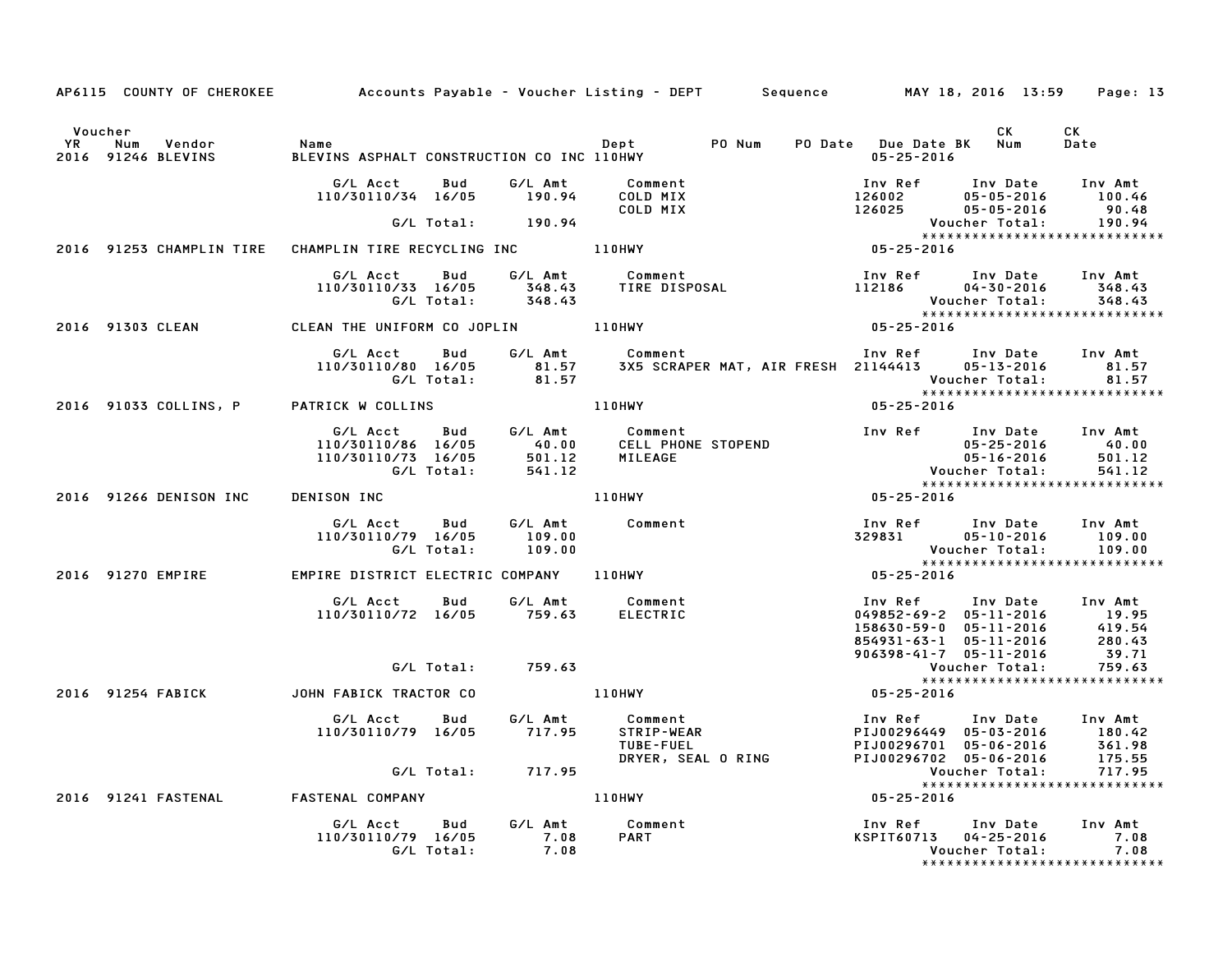|         |                       |                                                                                                                                                                                                                                      |        |                                                                                                                                                  | AP6115 COUNTY OF CHEROKEE Accounts Payable - Voucher Listing - DEPT Sequence MAY 18, 2016 13:59 Page: 14                                                                                                                                                                                                                          |                                     |
|---------|-----------------------|--------------------------------------------------------------------------------------------------------------------------------------------------------------------------------------------------------------------------------------|--------|--------------------------------------------------------------------------------------------------------------------------------------------------|-----------------------------------------------------------------------------------------------------------------------------------------------------------------------------------------------------------------------------------------------------------------------------------------------------------------------------------|-------------------------------------|
| Voucher |                       | The Mum (Manne Mame Mame ) and the Dept (Mammu ) PO Num<br>110HWY (Mammu ) PO Num FLEETPRIDE (Mammu ) PO Num (Mammu ) PO Num ) PO Num (Mammu ) PO Num ) PO Num (Mammu ) P<br>2016 91267 FLEETPRIDE (Mammu ) FLEETPRIDE (Mammu ) PO N |        |                                                                                                                                                  | CK .<br>PO Date Due Date BK Num<br>05-25-2016                                                                                                                                                                                                                                                                                     | CK<br>Date                          |
|         |                       |                                                                                                                                                                                                                                      |        | G/L Acct Bud G/L Amt Comment Inv Ref<br>110/30110/79 16/05 64.21 FILTER, HD AIR PANEL 77060981<br>G/L Total: 64.21 FILTER, HD AIR PANEL 77060981 | $05 - 06 - 2016$                                                                                                                                                                                                                                                                                                                  | Inv Date Inv Amt<br>64.21           |
|         |                       | 2016 91244 FROST OIL FROST OIL COMPANY                                                                                                                                                                                               | 110HWY |                                                                                                                                                  |                                                                                                                                                                                                                                                                                                                                   |                                     |
|         |                       |                                                                                                                                                                                                                                      |        |                                                                                                                                                  | 6/L Acct Bud G/L Amt Comment Inv Ref Inv Date Inv Amt<br>110/30110/32 16/05 2018.90 OMNI PURE GOLD 0081765-IN 05-06-2016 1924.47<br>6/L Total: 2018.90 OIL 0082312-IN 05-13-2016 94.43<br>2016 91225 JENKINS DIESEL JENKINS DIESEL POWE                                                                                           |                                     |
|         |                       |                                                                                                                                                                                                                                      |        |                                                                                                                                                  | *****************************                                                                                                                                                                                                                                                                                                     |                                     |
|         |                       |                                                                                                                                                                                                                                      |        |                                                                                                                                                  |                                                                                                                                                                                                                                                                                                                                   |                                     |
|         |                       |                                                                                                                                                                                                                                      |        |                                                                                                                                                  | G/L Acct Bud G/L Amt Comment 110/30110/79 16/05 346.00<br>110/30110/79 16/05 346.00 0IL, FILTER 339782 05-06-2016 346.00<br>146.00 07.1 346.00 Voucher Total: 346.00<br>Voucher Total: 346.00<br>**********************************                                                                                               |                                     |
|         |                       | 2016 91178 JIM WOODS JIM WOODS MARKETING INC 110HWY                                                                                                                                                                                  |        |                                                                                                                                                  |                                                                                                                                                                                                                                                                                                                                   |                                     |
|         |                       | G/L Acct<br>110/30110/31 16/05                                                                                                                                                                                                       |        |                                                                                                                                                  | 9 Bud G/LAmt Comment – Inv.Ref Inv.Date Inv.Amt<br>16/05 2320.75 DIESEL – 224890 05-06-2016 2320.75<br>17.0ctal: 2320.75 0tal: 2320.75<br>Voucher Total:<br>2016 91228 JOPLIN FREIGHT JOPLIN FREIGHTLINER SALES INC 110HWY 105-25-2016 91228 JOPLIN FREIGHT JOPLIN FREIGHTLINER SALES INC 110HWY<br>***************************** | $05 - 06 - 2016$ 2320.75<br>2320.75 |
|         |                       |                                                                                                                                                                                                                                      |        |                                                                                                                                                  |                                                                                                                                                                                                                                                                                                                                   |                                     |
|         |                       | G/L Acct         Bud            G/L Amt             Comment<br>10/30110/79    16/05           493.50        PARTS<br>110/30110/79 16/05 493.50                                                                                       |        | <b>FILTER</b>                                                                                                                                    | nent<br>1nv Ref Inv Date Inv Amt<br>3<br>47594206 05-06-2016 443.90<br>47595306 05-06-2016 49.60<br>Voucher Total: 493.50<br>85-25-2016                                                                                                                                                                                           |                                     |
|         |                       | G/L Total: 493.50                                                                                                                                                                                                                    |        |                                                                                                                                                  |                                                                                                                                                                                                                                                                                                                                   |                                     |
|         | 2016 91249 KANSASLAND | KANSASLAND TIRE OF PITTSBURG 110HWY                                                                                                                                                                                                  |        |                                                                                                                                                  |                                                                                                                                                                                                                                                                                                                                   |                                     |
|         |                       | G/L Acct Bud G/L Amt Comment<br>110/30110/33 16/05 2741.09 TIRES                                                                                                                                                                     |        | TIRES<br><b>TIRES</b><br>TUBE<br>TUBE                                                                                                            | 102976<br>162976<br>162979<br>163162<br>163214<br>163216<br>163216<br>163216<br>163216<br>163216<br>1648.02<br>163216<br>1648.02<br>26.02<br>26.02<br>26.02<br>26.02<br>26.02<br>26.02<br>26.02<br>26.02<br>26.02<br>26.02<br>26.02                                                                                               |                                     |
|         |                       | G/L Total: 2741.09                                                                                                                                                                                                                   |        |                                                                                                                                                  |                                                                                                                                                                                                                                                                                                                                   | 2741.09                             |
|         | 2016 91240 LAKELAND   | LAKELAND OFFICE SYSTEMS 110HWY                                                                                                                                                                                                       |        |                                                                                                                                                  | $\begin{array}{cccccccc}\n & - & & \text{Voucher Total:} \\  & & \text{Voucher Total:} \\  & & & \text{***} \times \text{***} \times \text{***} \times \text{***} \times \text{***} \times \text{***}\n\end{array}$<br>*****************************                                                                              |                                     |
|         |                       |                                                                                                                                                                                                                                      |        | <b>COPY MACHINE</b>                                                                                                                              | G/L Acct  Bud  G/L Amt  Comment   Comment   Inv Ref   Inv Date   Inv Amt   Inv Sud   G/L Amt   Comment   Inv Ref   Inv Date   Inv Amt<br>110/30110/79   16/05   871.66   CONTRACT   BASE   RATE   IN119874   05-05-2016   871.66                                                                                                  |                                     |
|         |                       | G/L Total: 871.66                                                                                                                                                                                                                    |        |                                                                                                                                                  | Voucher Total: 871.66<br>******************************                                                                                                                                                                                                                                                                           |                                     |
|         |                       | 2016 91257 MAYFIELD SERVE MAYFIELD SERVICES INC                                                                                                                                                                                      |        | 110HWY                                                                                                                                           | $05 - 25 - 2016$                                                                                                                                                                                                                                                                                                                  |                                     |
|         |                       |                                                                                                                                                                                                                                      |        |                                                                                                                                                  |                                                                                                                                                                                                                                                                                                                                   | 957.00<br>957.00                    |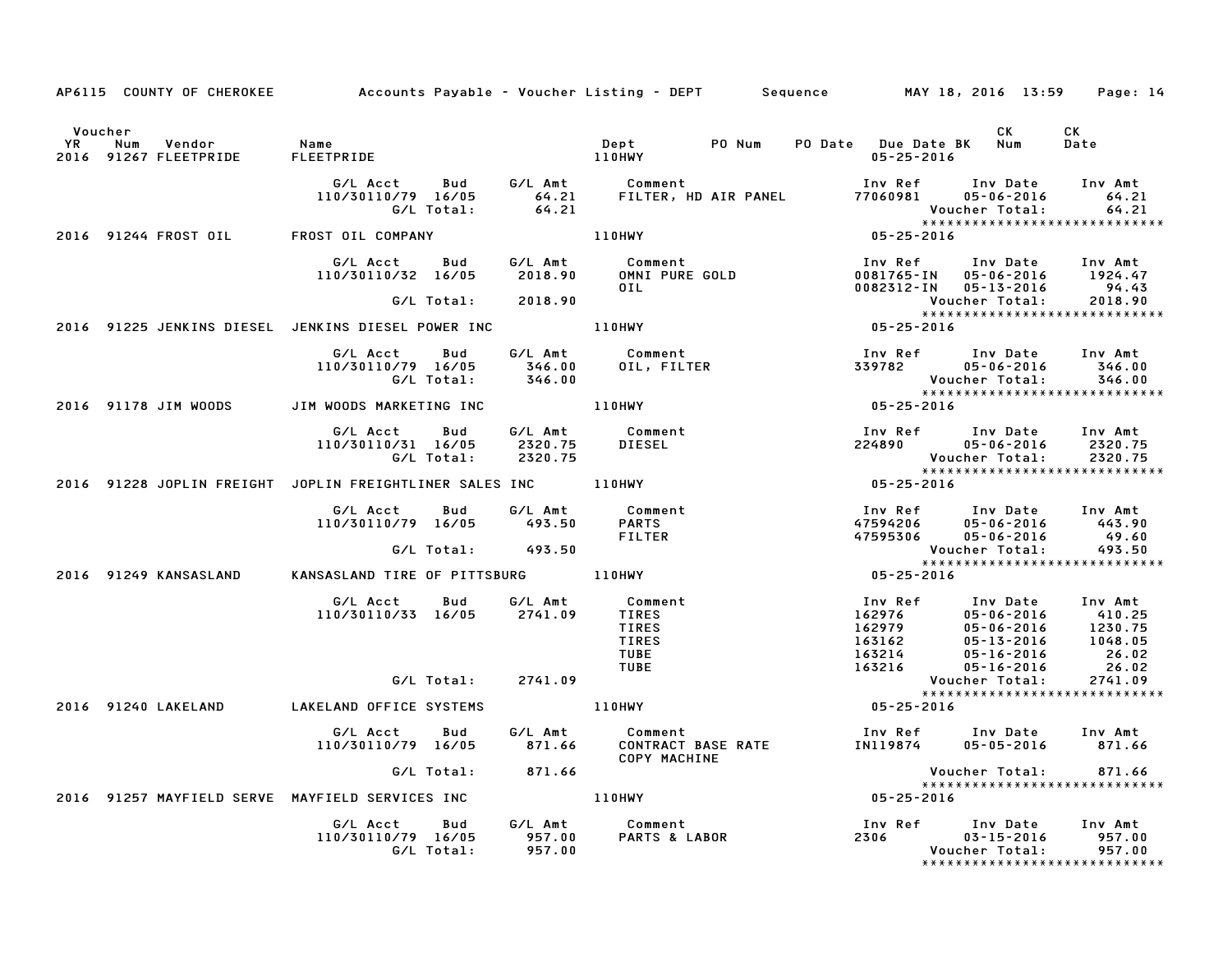|                      |                                                     |                                |                                                                    | AP6115 COUNTY OF CHEROKEE Accounts Payable - Voucher Listing - DEPT Sequence MAY 18, 2016 13:59                                                                                                                                |                                                                                                                                                                                                                                                                                                                                                                        | Page: 15                                                                                                                                                                                                                                                                                                                                                                                                                                                 |
|----------------------|-----------------------------------------------------|--------------------------------|--------------------------------------------------------------------|--------------------------------------------------------------------------------------------------------------------------------------------------------------------------------------------------------------------------------|------------------------------------------------------------------------------------------------------------------------------------------------------------------------------------------------------------------------------------------------------------------------------------------------------------------------------------------------------------------------|----------------------------------------------------------------------------------------------------------------------------------------------------------------------------------------------------------------------------------------------------------------------------------------------------------------------------------------------------------------------------------------------------------------------------------------------------------|
| Voucher<br><b>YR</b> | Vendor<br>Num                                       | Name                           |                                                                    | PO Num<br><b>Dept</b>                                                                                                                                                                                                          | PO Date Due Date BK Num<br>$05 - 25 - 2016$                                                                                                                                                                                                                                                                                                                            | CK<br>CK<br>Date                                                                                                                                                                                                                                                                                                                                                                                                                                         |
|                      |                                                     | G/L Acct<br>110/30110/35 16/05 | Bud                                                                | G/L Amt           Comment<br>11275.21       ROCK                                                                                                                                                                               |                                                                                                                                                                                                                                                                                                                                                                        | Inv Ref Inv Date Inv Amt<br>141929 04-30-2016 4817.88<br>141928 04-30-2016 6457.33                                                                                                                                                                                                                                                                                                                                                                       |
|                      |                                                     |                                |                                                                    | <b>ROCK</b>                                                                                                                                                                                                                    |                                                                                                                                                                                                                                                                                                                                                                        | Voucher Total:<br>11275.21                                                                                                                                                                                                                                                                                                                                                                                                                               |
|                      |                                                     |                                |                                                                    |                                                                                                                                                                                                                                |                                                                                                                                                                                                                                                                                                                                                                        | *****************************                                                                                                                                                                                                                                                                                                                                                                                                                            |
|                      | 2016 91251 MUNICIPAL                                |                                |                                                                    |                                                                                                                                                                                                                                |                                                                                                                                                                                                                                                                                                                                                                        |                                                                                                                                                                                                                                                                                                                                                                                                                                                          |
|                      |                                                     |                                | G/L Acct Bud G/L Amt Comment<br>110/30110/79 16/05 684.89 SEAL KIT | 46.89 COMMENT SEAL KIT (684.89 SEAL KIT PARTS PARTS (684.89 PARTS PARTS FOR TO 2726 UP AND 2728 UP AND 2728 UP AND 2727 UP AND 2728 UP AND 2727 UP AND 2726 UP AND 2726 UP AND 2726 UP AND 2726 UP AND 2726 UP AND 2726 UP AND |                                                                                                                                                                                                                                                                                                                                                                        |                                                                                                                                                                                                                                                                                                                                                                                                                                                          |
|                      |                                                     |                                |                                                                    |                                                                                                                                                                                                                                |                                                                                                                                                                                                                                                                                                                                                                        |                                                                                                                                                                                                                                                                                                                                                                                                                                                          |
|                      |                                                     |                                |                                                                    |                                                                                                                                                                                                                                |                                                                                                                                                                                                                                                                                                                                                                        |                                                                                                                                                                                                                                                                                                                                                                                                                                                          |
|                      | 2016 91231 NATALINIS NATALINI'S AUTOMOTIVE          |                                |                                                                    |                                                                                                                                                                                                                                |                                                                                                                                                                                                                                                                                                                                                                        |                                                                                                                                                                                                                                                                                                                                                                                                                                                          |
|                      |                                                     |                                |                                                                    | <b>WRENCH</b><br><b>FILTER</b><br><b>HOSE</b><br><b>PART</b><br>ANTISEIZE, CEMENT<br>ABRASIVE WHEEL 7<br>OIL FILTER<br>FITTING, COUPLER<br><b>PARTS</b><br><b>PARTS</b><br>MOTHERS, ARM ALL<br>LAMP<br>$05 - 25 - 2016$        | $-25-20$<br>Inv Ref<br>601781<br>60172<br>602045<br>602053<br>602056<br>602116<br>$\begin{array}{cccc} 602384 & 05 - 11 - 2016 \\ 602204 & 05 - 10 - 2016 \\ 602461 & 05 - 12 - 2016 \\ 602498 & 05 - 12 - 2016 \\ 602528 & 05 - 12 - 2016 \\ 602649 & 05 - 13 - 2016 \\ 602649 & 05 - 13 - 2016 \\ 602649 & 05 - 13 - 2016 \end{array}$<br>ьυ2528<br>602649<br>602749 | Inv Date Inv Amt<br>$05 - 05 - 2016$<br>246.06<br>34.99<br>76.99<br>$05 - 05 - 2016$<br>05-09-2016<br>2.51<br>05-09-2016<br>05-09-2016<br>$9.87$<br>$13.45$<br>05-09-2016<br>14.58<br>$10.26$<br>$15.52$<br>$\begin{array}{lll} & & & & 12 & -2016 & & & 12 & -49 \\ 05\text{-}12\text{-}2016 & & & 4 & 99 \\ 05\text{-}17 & 0 & 0 & 0 & 0 \\ \end{array}$<br>21.28<br>152.94<br>05-16-2016<br>Voucher Total:<br>615.93<br>***************************** |
|                      |                                                     |                                | G/L Total: 531.26                                                  | G/L Acct Bud G/L Amt Comment Inv Ref Inv Date Inv Amt<br>110/30110/79 16/05 531.26 FILTER, GRIP, SWITCH S07152 05-09-2016 338.13<br>FILTER ELEMENT, FUEL FILTER PICPAK 05-09-2016 193.13                                       |                                                                                                                                                                                                                                                                                                                                                                        | Voucher Total:<br>531.26                                                                                                                                                                                                                                                                                                                                                                                                                                 |
|                      |                                                     |                                |                                                                    |                                                                                                                                                                                                                                |                                                                                                                                                                                                                                                                                                                                                                        | *****************************                                                                                                                                                                                                                                                                                                                                                                                                                            |
|                      | 2016 91313 POWERPLAN POWERPLAN                      |                                |                                                                    | 110HWY                                                                                                                                                                                                                         | 05-25-2016                                                                                                                                                                                                                                                                                                                                                             |                                                                                                                                                                                                                                                                                                                                                                                                                                                          |
|                      |                                                     |                                |                                                                    |                                                                                                                                                                                                                                |                                                                                                                                                                                                                                                                                                                                                                        | Voucher Total: 91.95<br>*****************************<br>05-25-2016                                                                                                                                                                                                                                                                                                                                                                                      |
|                      | 2016 91259 SAFETY CAFETY FIRST SUPPLY CO LLC 110HWY |                                |                                                                    |                                                                                                                                                                                                                                |                                                                                                                                                                                                                                                                                                                                                                        |                                                                                                                                                                                                                                                                                                                                                                                                                                                          |
|                      |                                                     |                                |                                                                    | G/L Acct Bud G/L Amt Comment Inv Ref Inv Date<br>110/30110/42 16/05 5.35 LATEX POWERED GLOVES 16-40941B 05-04-2016<br>G/L Total: 5.35 5.35 Voucher Total:                                                                      |                                                                                                                                                                                                                                                                                                                                                                        | Inv Ref Inv Date Inv Amt<br>5.35<br>5.35<br>*****************************                                                                                                                                                                                                                                                                                                                                                                                |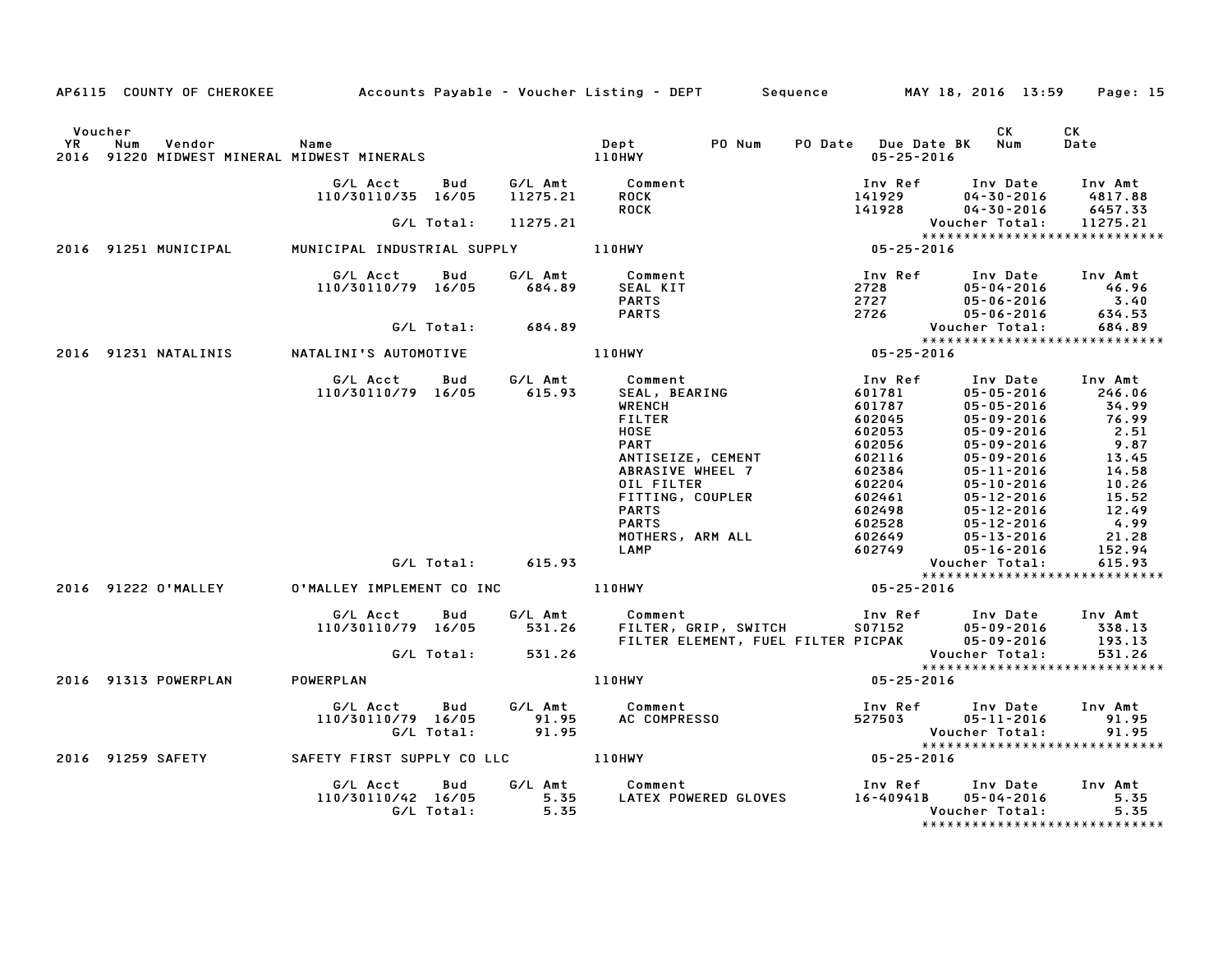| AP6115 COUNTY OF CHEROKEE                                                   |                                                                                                                                        |              |                                                                   | Accounts Payable – Voucher Listing – DEPT         Sequence                                                                                                                                                                                                                                              |                |                                            | MAY 18, 2016 13:59                                                                                                                                                                                                                                                     | Page: 16                                                                                                                      |
|-----------------------------------------------------------------------------|----------------------------------------------------------------------------------------------------------------------------------------|--------------|-------------------------------------------------------------------|---------------------------------------------------------------------------------------------------------------------------------------------------------------------------------------------------------------------------------------------------------------------------------------------------------|----------------|--------------------------------------------|------------------------------------------------------------------------------------------------------------------------------------------------------------------------------------------------------------------------------------------------------------------------|-------------------------------------------------------------------------------------------------------------------------------|
| Voucher                                                                     |                                                                                                                                        |              |                                                                   |                                                                                                                                                                                                                                                                                                         |                |                                            | СK                                                                                                                                                                                                                                                                     | CК                                                                                                                            |
| <b>YR</b><br>Num<br>Vendor<br>2016 91263 TRUE VALUE COL TRUE VALUE COLUMBUS | Name                                                                                                                                   |              |                                                                   | Dept<br>PO Num<br>110HWY                                                                                                                                                                                                                                                                                | <b>PO Date</b> | <b>Due Date BK</b><br>$05 - 25 - 2016$     | Num                                                                                                                                                                                                                                                                    | Date                                                                                                                          |
|                                                                             | G/L Acct<br>110/30110/79 16/05                                                                                                         | Bud<br>16/05 | G/L Amt<br>36.79                                                  | Comment<br><b>PARTS</b><br>MARKING PAINT<br>DUCT TAPE                                                                                                                                                                                                                                                   |                | Inv Ref<br>A273713<br>A273025<br>A275337   | Inv Date<br>$05 - 03 - 2016$<br>$05 - 06 - 2016$<br>$05 - 09 - 2016$                                                                                                                                                                                                   | Inv Amt<br>10.83<br>11.38<br>14.58                                                                                            |
|                                                                             | G/L Total:                                                                                                                             |              | 36.79                                                             |                                                                                                                                                                                                                                                                                                         |                |                                            | Voucher Total:                                                                                                                                                                                                                                                         | 36.79<br>*****************************                                                                                        |
|                                                                             |                                                                                                                                        |              |                                                                   |                                                                                                                                                                                                                                                                                                         |                | <b>DEPT</b>                                | Total:                                                                                                                                                                                                                                                                 | 26111.28                                                                                                                      |
| 2016 91341 CROP                                                             | CROP PRODUCTION SERVICES                                                                                                               |              |                                                                   | 130NOXWEED                                                                                                                                                                                                                                                                                              |                | $05 - 25 - 2016$                           |                                                                                                                                                                                                                                                                        |                                                                                                                               |
|                                                                             | G/L Acct<br>130/30130/41 16/05<br>G/L Total:                                                                                           | Bud          | G/L Amt<br>8080.00<br>8080.00                                     | Comment<br>CHEMICALS                                                                                                                                                                                                                                                                                    |                | Inv Ref<br>29771846                        | Inv Date<br>$05 - 05 - 2016$<br>Voucher Total:                                                                                                                                                                                                                         | Inv Amt<br>8080.00<br>8080.00<br>******************************                                                               |
|                                                                             |                                                                                                                                        |              |                                                                   |                                                                                                                                                                                                                                                                                                         |                | <b>DEPT</b>                                | Total:                                                                                                                                                                                                                                                                 | 8080.00                                                                                                                       |
| 2016 91323 CARDMEMBER                                                       | CHASE CARD SERVICES                                                                                                                    |              |                                                                   | 140HEALTH                                                                                                                                                                                                                                                                                               |                | $05 - 25 - 2016$                           |                                                                                                                                                                                                                                                                        |                                                                                                                               |
|                                                                             | G/L Acct<br>140/30140/88 16/05<br>140/30140/89<br>140/30140/77 16/05<br>140/30140/23 16/05<br>140/30140/77 16/05<br>140/30140/89 16/05 | Bud<br>16/05 | G/L Amt<br>300.00<br>36.00<br>322.98<br>114.05<br>916.52<br>25.00 | Comment<br>UNIV OF KS MEDICAL CENTER<br>UNIV OF KS MEDICAL CENTER<br>IN DIGITAL WAVE<br>UNIV OF KS MEDICAL CENTER<br>MARRIOTT WICHITA<br>UNIV OF KS MEDICAL CENTER<br>ABUELOS WICHITA<br>CHICK FIL A<br>HILTON GARDEN INN<br>LOS CABOS OWASSO<br>AMERICAN AIR<br>HILTON GARDEN INN<br>HILTON GARDEN INN |                | Inv Ref<br><b>HEALTH DEPT</b>              | Inv Date<br>05-05-2016<br>$05 - 02 - 2016$<br>$05 - 02 - 2016$<br>$04 - 29 - 2016$<br>$04 - 29 - 2016$<br>$04 - 28 - 2016$<br>$04 - 27 - 2016$<br>$04 - 25 - 2016$<br>$04 - 23 - 2016$<br>$04 - 22 - 2016$<br>$04 - 22 - 2016$<br>$04 - 22 - 2016$<br>$04 - 21 - 2016$ | Inv Amt<br>75.00<br>75.00<br>36.00<br>75.00<br>354.06<br>75.00<br>15.47<br>7.96<br>916.52<br>27.40<br>25.00<br>16.02<br>16.12 |
|                                                                             |                                                                                                                                        | G/L Total:   | 1714.55                                                           |                                                                                                                                                                                                                                                                                                         |                |                                            | Voucher Total:                                                                                                                                                                                                                                                         | 1714.55<br>*****************************                                                                                      |
| 2016 91324 CARDMEMBER                                                       | CHASE CARD SERVICES<br>G/L Acct<br>140/30140/23 16/05<br>140/30140/21 16/05                                                            | Bud          | G/L Amt<br>120.81<br>66.93                                        | 140HEALTH<br>Comment<br><b>HILTON SER STK</b><br>HILTON GARDEN INN<br>RODEO GOAT<br><b>HILTON GARDEN INN</b><br><b>PANERA BREAD</b><br><b>BLUE DOG INK</b>                                                                                                                                              |                | $05 - 25 - 2016$<br>Inv Ref<br>HEALTH DEPT | Inv Date<br>04-20-2016<br>$04 - 20 - 2016$<br>04-19-2016<br>$04 - 18 - 2016$<br>$04 - 18 - 2016$<br>$04 - 15 - 2016$                                                                                                                                                   | Inv Amt<br>52.91<br>16.09<br>18.57<br>21.40<br>11.84<br>66.93                                                                 |
|                                                                             |                                                                                                                                        | G/L Total:   | 187.74                                                            |                                                                                                                                                                                                                                                                                                         |                |                                            | Voucher Total:                                                                                                                                                                                                                                                         | 187.74<br>*****************************                                                                                       |
| 2016 91288 CDL                                                              | CDL ELECTRIC                                                                                                                           |              |                                                                   | 140HEALTH                                                                                                                                                                                                                                                                                               |                | $05 - 25 - 2016$                           |                                                                                                                                                                                                                                                                        |                                                                                                                               |
|                                                                             | G/L Acct<br>140/30140/91 16/05                                                                                                         | Bud          | G/L Amt<br>2665.00                                                | Comment<br>INSTALL NEW EVAPORATOR COIL JO11813<br>FILTER DRYSERS, EXPANION<br><b>VALVES</b><br><b>HEALTH</b>                                                                                                                                                                                            |                | Inv Ref                                    | Inv Date<br>$05 - 03 - 2016$                                                                                                                                                                                                                                           | Inv Amt<br>2665.00                                                                                                            |
|                                                                             |                                                                                                                                        | G/L Total:   | 2665.00                                                           |                                                                                                                                                                                                                                                                                                         |                |                                            | Voucher Total:                                                                                                                                                                                                                                                         | 2665.00<br>*****************************                                                                                      |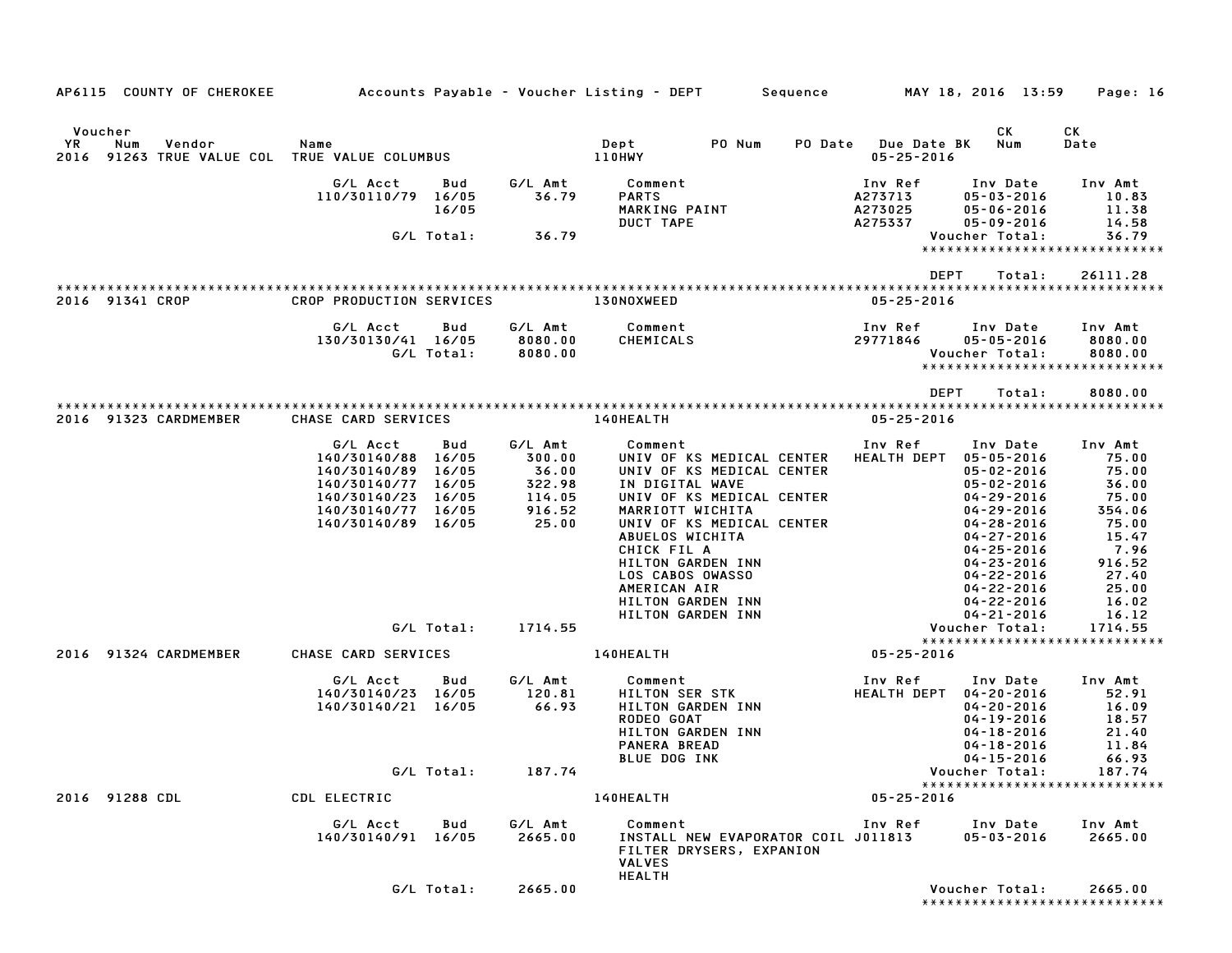|             |                 |                       |                         |                                                                        |            |                       | AP6115 COUNTY OF CHEROKEE            Accounts Payable – Voucher Listing – DEPT        Sequence |                  | MAY 18, 2016 13:59                              | Page: 17        |
|-------------|-----------------|-----------------------|-------------------------|------------------------------------------------------------------------|------------|-----------------------|------------------------------------------------------------------------------------------------|------------------|-------------------------------------------------|-----------------|
|             | Voucher         |                       |                         |                                                                        |            |                       |                                                                                                |                  | CK.                                             | CK              |
| YR.<br>2016 | Num             | Vendor                |                         | Name<br>91325 FIRST CHRISTIAN FIRST CHRISTIAN CHURCH PARSONS 140HEALTH |            |                       | Dept<br>PO Num                                                                                 | $05 - 25 - 2016$ | PO Date Due Date BK Num                         | Date            |
|             |                 |                       |                         | G/L Acct<br>140/30140/87 16/05                                         | Bud        | G/L Amt<br>195.00     | Comment<br>WIC PROGRAM                                                                         |                  | Inv Ref Inv Date Inv Amt                        |                 |
|             |                 |                       |                         |                                                                        |            |                       | <b>BUILDING RENTAL</b><br>MAY 17, 18, 19                                                       |                  | $05 - 16 - 2016$                                | 195.00          |
|             |                 |                       |                         |                                                                        |            | $G/L$ Total: $195.00$ |                                                                                                |                  | Voucher Total:<br>***************************** | 195.00          |
|             |                 | 2016 91326 INDEP COMM |                         | INDEPENDENCE COMMUNITY COLLEGE 140HEALTH                               |            |                       |                                                                                                | $05 - 25 - 2016$ |                                                 |                 |
|             |                 |                       |                         | G/L Acct<br>140/30140/87 16/05                                         | Bud        | G/L Amt<br>450.00     | Comment<br>WIC PROGRAM                                                                         |                  | Inv Ref Inv Date Inv Amt                        |                 |
|             |                 |                       |                         |                                                                        |            |                       | <b>BUILDING RENTAL</b><br>MAY 10, 11, 12                                                       |                  | 05-16-2016                                      | 450.00          |
|             |                 |                       |                         |                                                                        | G/L Total: | 450.00                |                                                                                                |                  | Voucher Total:<br>***************************** | 450.00          |
|             | 2016 91209 JAVA |                       |                         | JAVA DAVE'S                                                            |            |                       | 140HEALTH                                                                                      | $05 - 25 - 2016$ |                                                 |                 |
|             |                 |                       |                         | G/L Acct                                                               | Bud        | G/L Amt               | Comment                                                                                        | Inv Ref          | Inv Date Inv Amt                                |                 |
|             |                 |                       |                         | 140/30140/42 16/05                                                     |            | 74.16                 | HEALTH DEPT                                                                                    |                  |                                                 |                 |
|             |                 |                       |                         | 140/30140/83 16/05                                                     |            | 107.73                | COFFEE<br>MACHINE RENTAL                                                                       | 294085<br>319689 | 05-04-2016<br>$04 - 30 - 2016$                  | 76.89<br>105.00 |
|             |                 |                       |                         |                                                                        | G/L Total: | 181.89                |                                                                                                |                  | Voucher Total:<br>***************************** | 181.89          |
|             |                 | 2016 91327 MANZER, J  |                         | DR JONATHAN MANZER                                                     |            |                       | 140HEALTH                                                                                      | 05-25-2016       |                                                 |                 |
|             |                 |                       |                         | G/L Acct<br>140/30140/82 16/05                                         | Bud        | G/L Amt<br>100.00     | Comment<br>HEALTH DEPT                                                                         |                  | Inv Ref Inv Date Inv Amt                        |                 |
|             |                 |                       |                         |                                                                        |            |                       | CONTRACTED SERVICES<br><b>MAY 2016</b>                                                         |                  | 05-16-2061                                      | 100.00          |
|             |                 |                       |                         |                                                                        | G/L Total: | 100.00                |                                                                                                |                  | Voucher Total:                                  | 100.00          |
|             |                 |                       |                         |                                                                        |            |                       |                                                                                                |                  | *****************************                   |                 |
|             |                 | 2016 91328 MCCARTYS   |                         | MCCARTY'S                                                              |            |                       | 140HEALTH                                                                                      | 05-25-2016       |                                                 |                 |
|             |                 |                       |                         | G/L Acct<br>140/30140/21 16/05                                         | Bud        | G/L Amt<br>86.73      | Comment<br>HEALTH DEPT                                                                         |                  | Inv Ref Inv Date Inv Amt                        |                 |
|             |                 |                       |                         |                                                                        |            |                       | TONER                                                                                          |                  | 6384470 05-16-2016                              | 28.67           |
|             |                 |                       |                         |                                                                        | G/L Total: | 86.73                 | INK CARTRIDGE                                                                                  | 6383750          | 05-16-2016<br>Voucher Total:                    | 58.06<br>86.73  |
|             |                 | 2016 91210 MCKESSON   |                         | MCKESSON MEDICAL-SURGICAL                                              |            |                       | <b>140HEALTH</b>                                                                               | $05 - 25 - 2016$ | *****************************                   |                 |
|             |                 |                       |                         | G/L Acct<br>140/30140/40 16/05                                         | Bud        | G/L Amt<br>86.83      | Comment<br>HEALTH DEPT                                                                         |                  | Inv Ref Inv Date Inv Amt                        |                 |
|             |                 |                       |                         |                                                                        |            |                       | <b>SOAP</b>                                                                                    | 77826121         | $05 - 02 - 2016$                                | 86.83           |
|             |                 |                       |                         |                                                                        | G/L Total: | 86.83                 |                                                                                                |                  | Voucher Total:<br>***************************** | 86.83           |
|             |                 |                       | 2016 91211 MIDWEST LACT | MIDWEST LACTATION ACADEMY                                              |            |                       | <b>140HEALTH</b>                                                                               | 05-25-2016       |                                                 |                 |
|             |                 |                       |                         | G/L Acct<br>140/30140/88 16/05                                         | Bud        | G/L Amt<br>1155.00    | Comment<br>WIC PROGRAM                                                                         |                  | Inv Ref Inv Date                                | Inv Amt         |
|             |                 |                       |                         |                                                                        |            |                       | <b>EDUCATOR COURSE</b><br><b>4 ATTENDEES</b>                                                   | 5312016          | 05-03-2016                                      | 1155.00         |
|             |                 |                       |                         |                                                                        | G/L Total: | 1155.00               |                                                                                                |                  | Voucher Total:<br>***************************** | 1155.00         |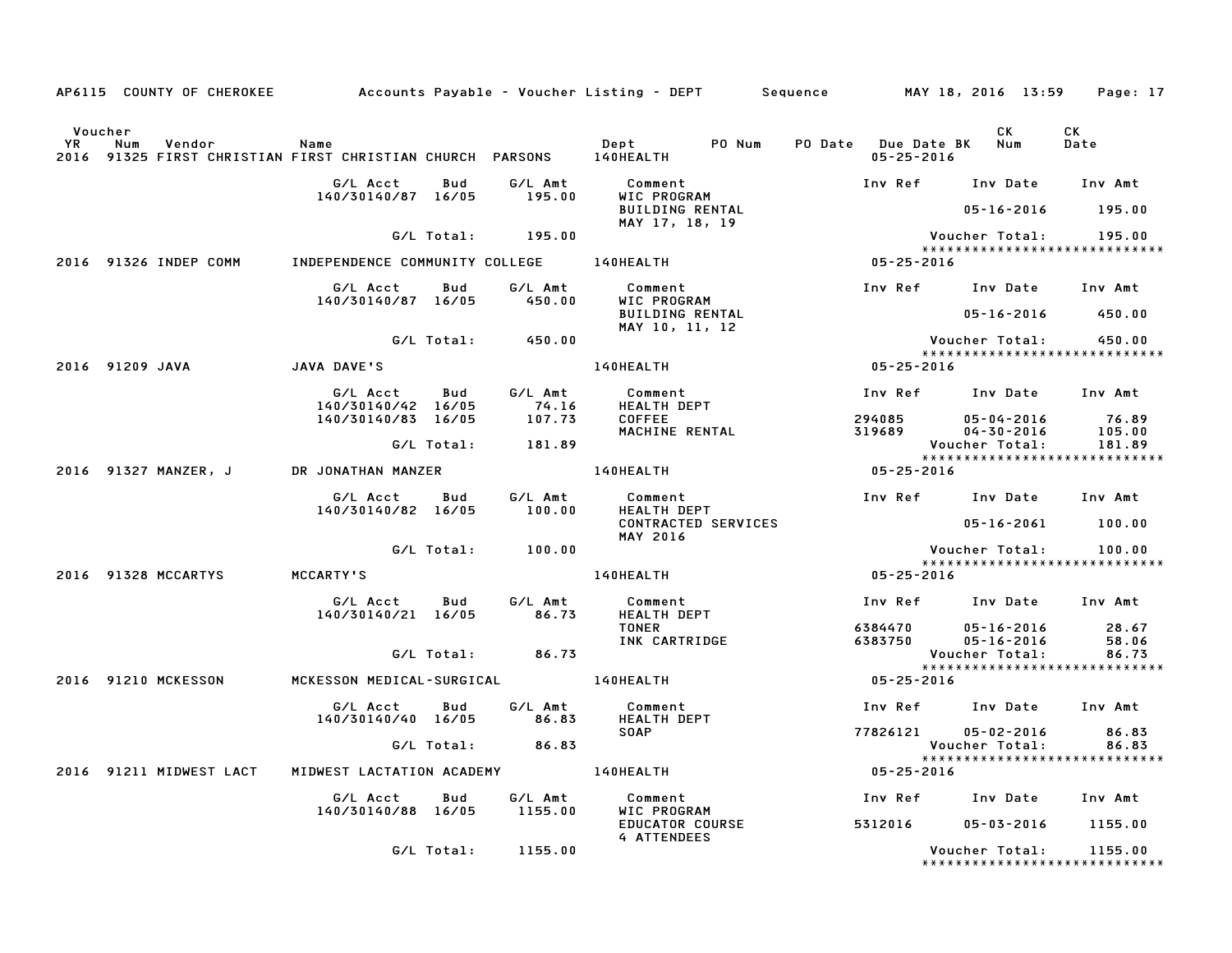|                      | AP6115 COUNTY OF CHEROKEE                     |                                                 |            |                   | Accounts Payable – Voucher Listing – DEPT         Sequence |                                         | MAY 18, 2016 13:59                 | Page: 18                                          |
|----------------------|-----------------------------------------------|-------------------------------------------------|------------|-------------------|------------------------------------------------------------|-----------------------------------------|------------------------------------|---------------------------------------------------|
| Voucher<br><b>YR</b> | Num<br>Vendor<br>2016 91212 MIKE CARPINO      | Name<br>MIKE CARPINO FORD MERCURY INC 140HEALTH |            |                   | Dept<br>PO Num                                             | PO Date Due Date BK<br>$05 - 25 - 2016$ | CK<br>Num                          | CK<br>Date                                        |
|                      |                                               | G/L Acct<br>140/30140/25 16/05                  | Bud        | G/L Amt<br>272.51 | Comment<br>WIC PROGRAM                                     | Inv Ref Inv Date Inv Amt                |                                    |                                                   |
|                      |                                               |                                                 | G/L Total: | 272.51            | WINDOW MOTOR/LABOR                                         | 42674                                   | 05-09-2016<br>Voucher Total:       | 272.51<br>272.51                                  |
|                      | 2016 91289 MURRAY, D                          | DEBRA MURRAY                                    |            |                   | 140HEALTH                                                  | $05 - 25 - 2016$                        |                                    | *****************************                     |
|                      |                                               | G/L Acct<br>140/30140/73 16/05                  | Bud        | G/L Amt<br>56.70  | Comment<br>MILEAGE/ WIC CLINIC<br>WIC VAN BROKE DOWN       | Inv Ref                                 | Inv Date<br>$05 - 10 - 2016$       | Inv Amt<br>56.70                                  |
|                      |                                               |                                                 | G/L Total: | 56.70             |                                                            |                                         | Voucher Total:                     | 56.70<br>*****************************            |
|                      | 2016 91329 PITNEY GLOBAL                      | <b>PITNEY BOWES</b>                             |            |                   | 140HEALTH                                                  | 05-25-2016                              |                                    |                                                   |
|                      |                                               | G/L Acct<br>140/30140/83 16/05                  | Bud        | G/L Amt<br>275.85 | Comment<br><b>HEALTH DEPT</b>                              | Inv Ref                                 | Inv Date Inv Amt                   |                                                   |
|                      |                                               |                                                 |            |                   | QUARTERLY POSTAGE MACHINE<br>LEASE<br>ACCT 0011730983      | 3300383553 04-28-2016                   |                                    | 275.85                                            |
|                      |                                               |                                                 | G/L Total: | 275.85            |                                                            |                                         | Voucher Total:                     | 275.85                                            |
|                      | 2016 91213 PLAK                               | PLAK SMACKER                                    |            |                   | 140HEALTH                                                  | 05-25-2016                              |                                    | *****************************                     |
|                      |                                               | G/L Acct<br>140/30140/43 16/05                  | Bud        | G/L Amt<br>74.16  | Comment<br>HEALTH DEPT                                     | Inv Ref Inv Date                        |                                    | Inv Amt                                           |
|                      |                                               |                                                 | G/L Total: | 74.16             | INFANT & TEEN TOOTHBRUSHES                                 | CD60096994 05-03-2016                   | Voucher Total:                     | 74.16<br>74.16                                    |
|                      | 2016 91214 RESERVE                            | <b>RESERVE ACCOUNT</b>                          |            |                   | 140HEALTH                                                  | 05-25-2016                              |                                    | *****************************                     |
|                      |                                               | G/L Acct<br>140/30140/34 16/05                  | Bud        | G/L Amt<br>200.00 | Comment<br>HEALTH DEPT                                     | Inv Ref Inv Date Inv Amt                |                                    |                                                   |
|                      |                                               |                                                 | G/L Total: | 200.00            | <b>POSTAGE</b>                                             | 16478844                                | $04 - 30 - 2016$<br>Voucher Total: | 200.00<br>200.00<br>***************************** |
|                      | 2016 91215 TRUE VALUE COL TRUE VALUE COLUMBUS |                                                 |            |                   | <b>140HEALTH</b>                                           | 05-25-2016                              |                                    |                                                   |
|                      |                                               | G/L Acct<br>140/30140/89 16/05                  | Bud        | G/L Amt<br>1.00   | Comment<br><b>HEALTH DEPT</b>                              | Inv Ref                                 | Inv Date                           | Inv Amt                                           |
|                      |                                               |                                                 | G/L Total: | 1.00              | FINANCE CHARGE                                             | <b>FCH56921</b>                         | $05 - 01 - 2016$<br>Voucher Total: | 1.00<br>1.00                                      |
|                      | 2016 91330 VERIZON                            | VERIZON WIRELESS                                |            |                   | 140HEALTH                                                  | 05-25-2016                              |                                    | *****************************                     |
|                      |                                               | G/L Acct<br>140/30140/84 16/05                  | Bud        | G/L Amt<br>80.58  | Comment<br><b>HEALTH DEPT</b>                              | Inv Ref      Inv Date                   |                                    | Inv Amt                                           |
|                      |                                               |                                                 | G/L Total: | 80.58             | ACCT 587034926-0001                                        | 9765340892 05-12-2016                   | Voucher Total:                     | 80.58<br>80.58<br>*****************************   |
|                      |                                               |                                                 |            |                   |                                                            | <b>DEPT</b>                             | Total:                             | 7783.54                                           |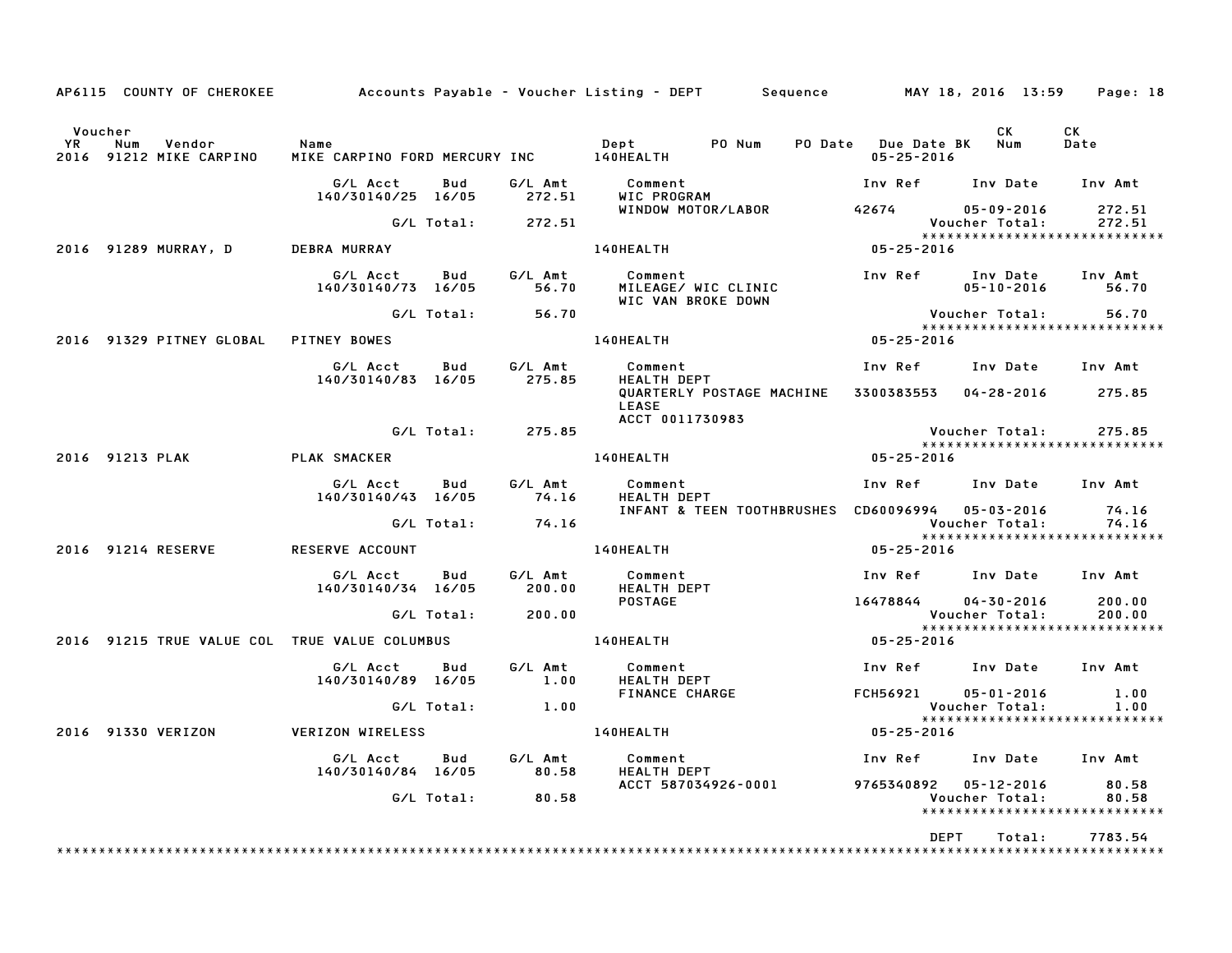| AP6115 COUNTY OF CHEROKEE                                   |                                    |                   |                               | Accounts Payable – Voucher Listing – DEPT<br>Sequence                                                                                                                                                                                                             |                                                | MAY 18, 2016 13:59                                                              | Page: 19                           |
|-------------------------------------------------------------|------------------------------------|-------------------|-------------------------------|-------------------------------------------------------------------------------------------------------------------------------------------------------------------------------------------------------------------------------------------------------------------|------------------------------------------------|---------------------------------------------------------------------------------|------------------------------------|
| Voucher<br>YR.<br>Num<br>Vendor<br>2016 91292 CHEROKEE FAIR | Name<br>CHEROKEE COUNTY FAIR BOARD |                   |                               | CK and the set of the set of the set of the set of the set of the set of the set of the set of the set of the set of the set of the set of the set of the set of the set of the set of the set of the set of the set of the se<br>CK<br>PO Num<br>Dept<br>150FAIR | <b>PO Date</b> Due Date BK<br>$05 - 25 - 2016$ | Num                                                                             | Date                               |
|                                                             | G/L Acct<br>150/30150/89 16/05     | Bud<br>G/L Total: | G/L Amt<br>3000.00<br>3000.00 | Comment<br>QUARTERLY DISTRIBUTION                                                                                                                                                                                                                                 | Inv Ref                                        | Inv Date<br>$03 - 01 - 2016$<br>Voucher Total:<br>***************************** | Inv Amt<br>3000.00<br>3000.00      |
|                                                             |                                    |                   |                               |                                                                                                                                                                                                                                                                   |                                                | <b>DEPT</b><br>Total:                                                           | 3000.00                            |
| 2016 91296 COLUMBUS NEWS                                    | COLUMBUS NEWS REPORT               |                   |                               | 160ELECT                                                                                                                                                                                                                                                          | $05 - 25 - 2016$                               |                                                                                 |                                    |
|                                                             | G/L Acct<br>160/30160/78 16/05     | Bud               | G/L Amt<br>124.00             | Comment<br>LEGAL NOTICE<br>PRIMARY ELECTION<br>PRIMARY ELECTION<br>PRIMARY ELECTION                                                                                                                                                                               | Inv Ref                                        | Inv Date<br>$04 - 13 - 2016$<br>$04 - 20 - 2016$<br>$04 - 27 - 2016$            | Inv Amt<br>36.00<br>36.00<br>36.00 |
|                                                             |                                    | G/L Total:        | 124.00                        | EARLY PUBLIC NOTICE                                                                                                                                                                                                                                               |                                                | $04 - 27 - 2016$<br>Voucher Total:                                              | 16.00<br>124.00                    |
| 2016 91338 COMMERCE VISA                                    | <b>COMMERCE BANK</b>               |                   |                               | 160ELECT                                                                                                                                                                                                                                                          | $05 - 25 - 2016$                               | *****************************                                                   |                                    |
|                                                             | G/L Acct<br>160/30160/23 16/05     | Bud               | G/L Amt<br>59.90              | Comment<br><b>ACCT</b><br>RODNEY EDMONDSON                                                                                                                                                                                                                        | Inv Ref                                        | Inv Date                                                                        | Inv Amt                            |
|                                                             |                                    | G/L Total:        | 59.90                         | PIZZA HUT                                                                                                                                                                                                                                                         |                                                | $04 - 05 - 2016$<br>Voucher Total:                                              | 59.90<br>59.90                     |
| 2016 91301 EDMONDSON, R                                     | RODNEY D EDMONDSON                 |                   |                               | 160ELECT                                                                                                                                                                                                                                                          | 05-25-2016                                     | ******************************                                                  |                                    |
|                                                             | G/L Acct<br>160/30160/73 16/05     | Bud<br>G/L Total: | G/L Amt<br>302.94<br>302.94   | Comment<br>MILEAGE/KCCEOA TRAINING                                                                                                                                                                                                                                | Inv Ref                                        | Inv Date<br>$05 - 13 - 2016$<br>Voucher Total:<br>***************************** | Inv Amt<br>302.94<br>302.94        |
| 2016 91237 SCHWAB                                           | <b>SCHWAB-EATON PA</b>             |                   |                               | 190BRIDGE                                                                                                                                                                                                                                                         | $05 - 25 - 2016$                               | <b>DEPT</b><br>Total:                                                           | 486.84                             |
|                                                             | G/L Acct<br>190/30190/89 16/05     | Bud               | G/L Amt<br>23751.59           | Comment<br>2015 BIENNIAL BRIDGE<br><b>INSPECTION</b>                                                                                                                                                                                                              | Inv Ref<br>15.077-1                            | Inv Date<br>$05 - 06 - 2016$                                                    | Inv Amt<br>23751.59                |
|                                                             |                                    | G/L Total:        | 23751.59                      |                                                                                                                                                                                                                                                                   |                                                | Voucher Total:<br>*****************************                                 | 23751.59                           |
| 2016 91218 AT&T 5001                                        | AT&T                               |                   |                               | 224911                                                                                                                                                                                                                                                            | $05 - 25 - 2016$                               | <b>DEPT</b><br>Total:                                                           | 23751.59                           |
|                                                             | G/L Acct<br>224/31224/01           | <b>Bud</b>        | G/L Amt<br>894.48             | Comment<br>ACCT 316 140 9942 098 7<br>316 140 2371 911 6                                                                                                                                                                                                          | Inv Ref                                        | Inv Date<br>$05 - 01 - 2016$<br>$05 - 01 - 2016$                                | Inv Amt<br>641.31<br>253.17        |
|                                                             |                                    | G/L Total:        | 894.48                        |                                                                                                                                                                                                                                                                   |                                                | Voucher Total:<br>*****************************                                 | 894.48                             |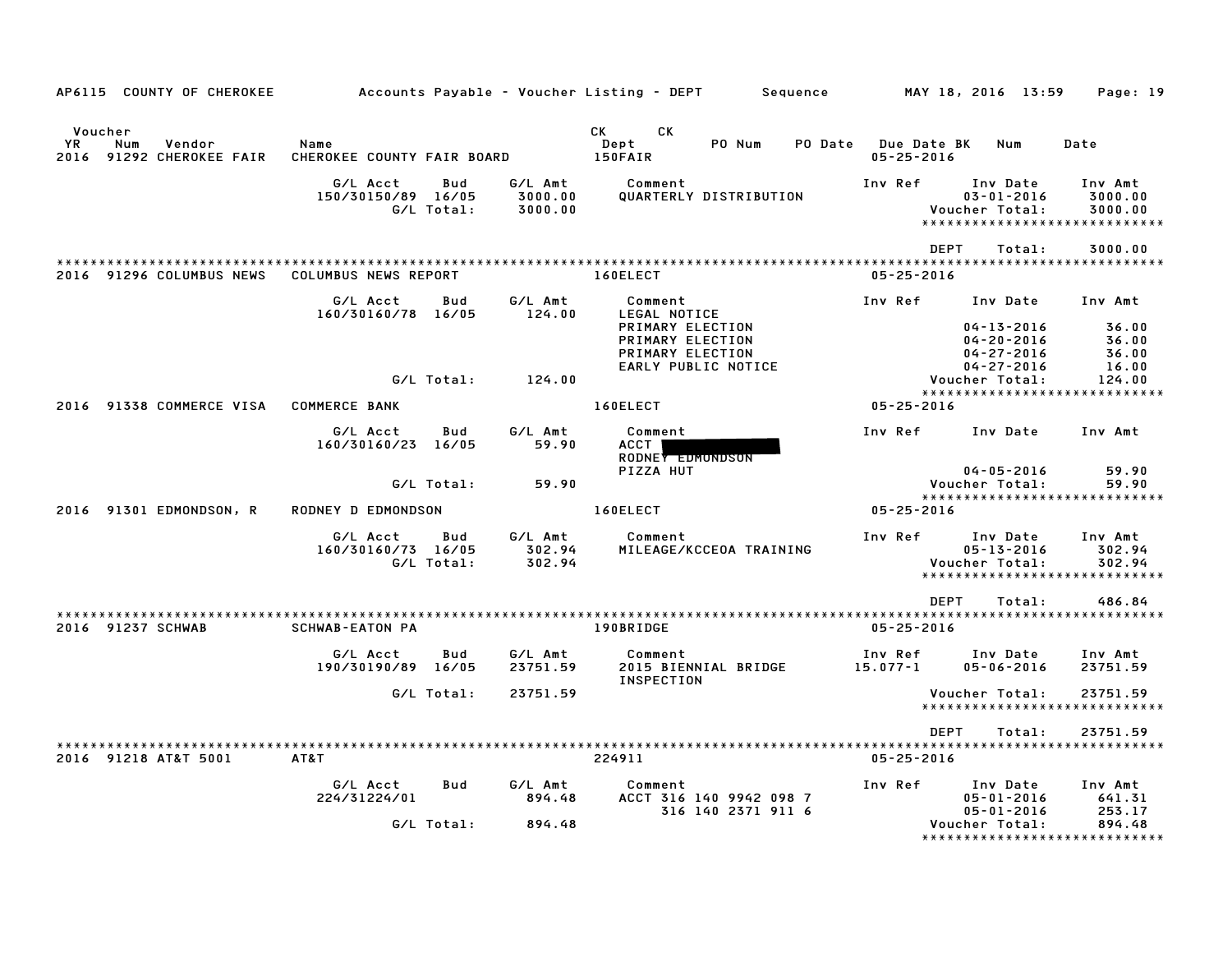|                |                                                         |                                                                                                                                                                        |                                                            | AP6115 COUNTY OF CHEROKEE Accounts Payable – Voucher Listing – DEPT Sequence MAY 18, 2016 13:59                                                                                                                                                                                              |                                                        |                                                                                                                                                                                                                                                                                                                                | Page: 20                                                                                                                                                                              |
|----------------|---------------------------------------------------------|------------------------------------------------------------------------------------------------------------------------------------------------------------------------|------------------------------------------------------------|----------------------------------------------------------------------------------------------------------------------------------------------------------------------------------------------------------------------------------------------------------------------------------------------|--------------------------------------------------------|--------------------------------------------------------------------------------------------------------------------------------------------------------------------------------------------------------------------------------------------------------------------------------------------------------------------------------|---------------------------------------------------------------------------------------------------------------------------------------------------------------------------------------|
| Voucher<br>YR. | Num<br>Vendor<br>2016 91219 CENTURYLINK2961 CENTURYLINK | Name                                                                                                                                                                   |                                                            | <b>CK</b><br>CK<br>PO Num<br>Dept<br>224911                                                                                                                                                                                                                                                  | PO Date Due Date BK<br>$05 - 25 - 2016$                | Num                                                                                                                                                                                                                                                                                                                            | Date                                                                                                                                                                                  |
|                |                                                         | G/L Acct<br>Bud<br>224/31224/01<br>G/L Total:                                                                                                                          | G/L Amt<br>1170.44<br>1170.44                              | Comment<br>ACCT E911 CHEROKEE CO                                                                                                                                                                                                                                                             | Inv Ref<br>313409961                                   | Inv Date<br>$04 - 25 - 2016$<br>Voucher Total:                                                                                                                                                                                                                                                                                 | Inv Amt<br>1170.44<br>1170.44<br>******************************                                                                                                                       |
|                | 2016 91221 CENTURYLINK4786 CENTURYLINK                  |                                                                                                                                                                        |                                                            | 224911                                                                                                                                                                                                                                                                                       | 05-25-2016                                             |                                                                                                                                                                                                                                                                                                                                |                                                                                                                                                                                       |
|                |                                                         | <b>Bud</b><br>G/L Acct<br>224/31224/01<br>G/L Total:                                                                                                                   | G/L Amt<br>1301.69<br>1301.69                              | Comment<br><b>CUSTOMER 2C257200</b>                                                                                                                                                                                                                                                          | Inv Ref<br>Q050201210                                  | Inv Date<br>$05 - 02 - 2016$<br>Voucher Total:                                                                                                                                                                                                                                                                                 | Inv Amt<br>1301.69<br>1301.69<br>*****************************                                                                                                                        |
|                | 2016 91351 COMMERCE VISA COMMERCE BANK                  |                                                                                                                                                                        |                                                            | 224911                                                                                                                                                                                                                                                                                       | 05-25-2016                                             |                                                                                                                                                                                                                                                                                                                                |                                                                                                                                                                                       |
|                |                                                         | G/L Acct<br>Bud<br>224/31224/01<br>G/L Total:<br>2016 91223 CRAW KAN TELEPH CRAW-KAN TELEPHONE COOPERATIVE INC 224911<br>G/L Acct<br>Bud<br>224/31224/01<br>G/L Total: | G/L Amt<br>686.18<br>686.18<br>G/L Amt<br>148.00<br>148.00 | Comment<br><b>ACCT</b><br><b>ARBYS</b><br>OWENSVILLE MOTOR INN<br>SUPER 8 MOTELS<br><b>HELLO PANDA</b><br><b>CASEYS</b><br><b>CASEYS</b><br>OWENSVILLE<br>CREDIT<br>RIVIERA MAYA MEXICAN<br><b>MPC 53</b><br>121 SMITH & MAIN<br>MISSOURI HICK BBQ<br>TACO BELL<br>Comment<br>ACCESS CHARGES | Inv Ref<br><b>JOSH HARVEY</b><br>05-25-2016<br>Inv Ref | Inv Date Inv Amt<br>$04 - 17 - 2016$<br>$04 - 17 - 2016$<br>$04 - 18 - 2016$<br>$04 - 18 - 2016$<br>$04 - 18 - 2016$<br>$04 - 18 - 2016$<br>04-18-2016<br>$04 - 19 - 2016$<br>$04 - 20 - 2016$<br>$04 - 20 - 2016$<br>$04 - 21 - 2016$<br>$04 - 22 - 2016$<br>Voucher Total:<br>Inv Date<br>$05 - 01 - 2016$<br>Voucher Total: | 15.10<br>276.00<br>368.48<br>30.55<br>5.32<br>44.95<br>220.80CR<br>22.60<br>24.51<br>68.13<br>43.45<br>7.89<br>686.18<br>*****************************<br>Inv Amt<br>148.00<br>148.00 |
|                | 2016 91317 HARRIS GLOBAL                                | HARRIS COMPUTER SYSTEMS                                                                                                                                                |                                                            | 224911                                                                                                                                                                                                                                                                                       | 05-25-2016                                             |                                                                                                                                                                                                                                                                                                                                | *****************************                                                                                                                                                         |
|                |                                                         | Bud<br>G/L Acct<br>224/31224/01<br>G/L Total:                                                                                                                          | G/L Amt<br>620.00<br>620.00                                | Comment<br>MONTHLY GLOBAL MAINTENANCE 16000708                                                                                                                                                                                                                                               | Inv Ref                                                | Inv Date<br>$05 - 25 - 2016$<br>Voucher Total:                                                                                                                                                                                                                                                                                 | Inv Amt<br>620.00<br>620.00<br>******************************                                                                                                                         |
|                | 2016 91224 TBS                                          | TBS ELECTRONICS, INC                                                                                                                                                   |                                                            | 224911                                                                                                                                                                                                                                                                                       | 05-25-2016                                             |                                                                                                                                                                                                                                                                                                                                |                                                                                                                                                                                       |
|                |                                                         | G/L Acct<br><b>Bud</b><br>224/31224/01                                                                                                                                 | G/L Amt<br>377.95                                          | Comment<br>WATT METER, CABLE, CONNECTR 00084616<br>DISPATCH RADIO/REPEATER                                                                                                                                                                                                                   | Inv Ref Inv Date                                       | $04 - 29 - 2016$                                                                                                                                                                                                                                                                                                               | Inv Amt<br>377.95                                                                                                                                                                     |
|                |                                                         | G/L Total:                                                                                                                                                             | 377.95                                                     |                                                                                                                                                                                                                                                                                              |                                                        | Voucher Total:                                                                                                                                                                                                                                                                                                                 | 377.95<br>*****************************                                                                                                                                               |
|                |                                                         |                                                                                                                                                                        |                                                            |                                                                                                                                                                                                                                                                                              | <b>DEPT</b>                                            | Total:                                                                                                                                                                                                                                                                                                                         | 5198.74                                                                                                                                                                               |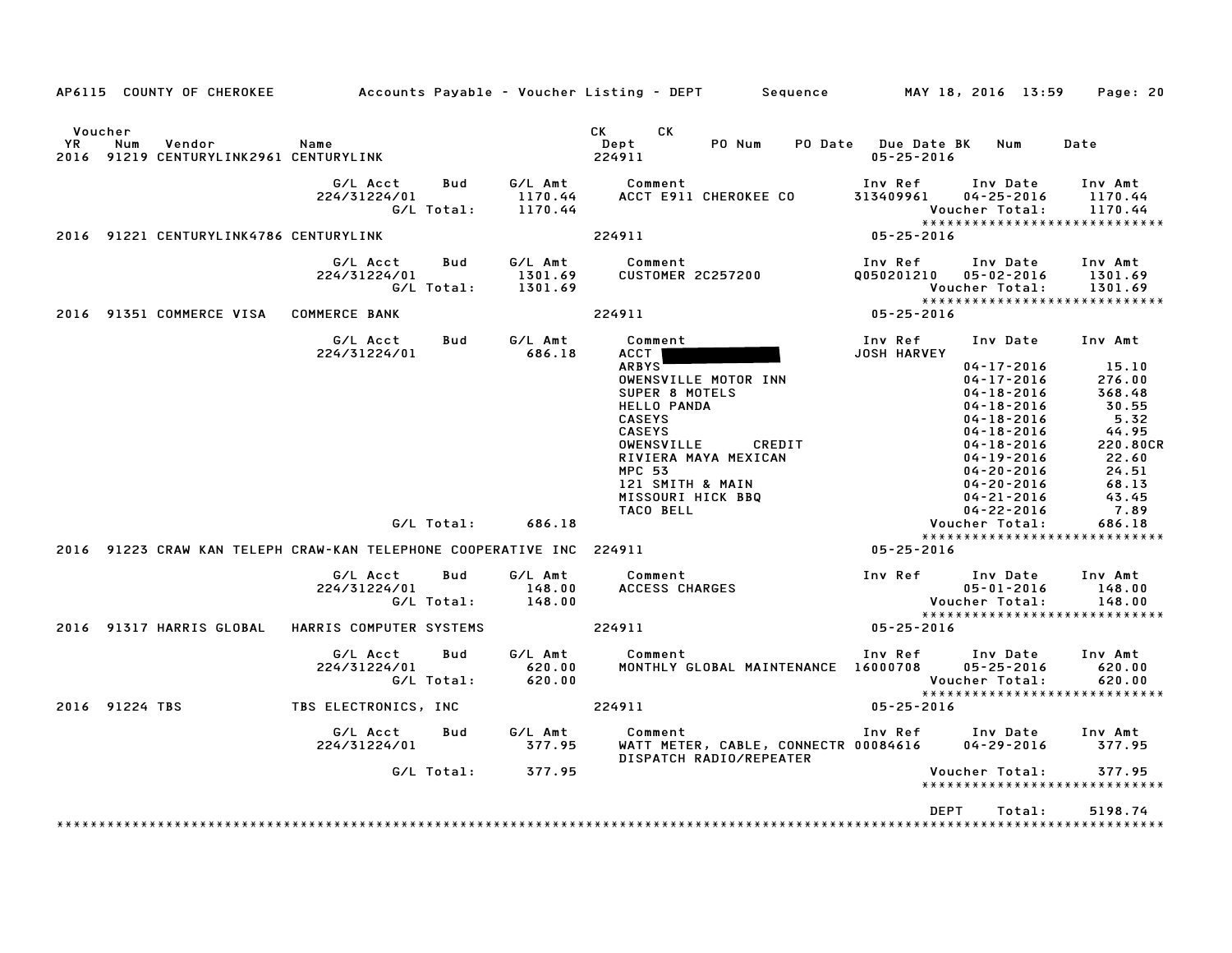| AP6115 COUNTY OF CHEROKEE                        | Accounts Payable – Voucher Listing – DEPT         Sequence |                       |                            |                                      |                      |         |                                 | MAY 18, 2016 13:59                   | Page: 21         |
|--------------------------------------------------|------------------------------------------------------------|-----------------------|----------------------------|--------------------------------------|----------------------|---------|---------------------------------|--------------------------------------|------------------|
| Voucher                                          |                                                            |                       |                            | СK<br>CK                             |                      |         |                                 |                                      |                  |
| YR.<br>Num<br>Vendor<br>2016 91352 COMMERCE VISA | Name<br><b>COMMERCE BANK</b>                               |                       |                            | Dept<br><b>230APP</b>                | PO Num               | PO Date | Due Date BK<br>$05 - 25 - 2016$ | Num                                  | Date             |
|                                                  | G/L Acct<br>230/30230/76 16/05                             | Bud                   | G/L Amt<br>376.92          | Comment<br>ACCT<br>MARK <b>HIXON</b> |                      |         | Inv Ref                         | Inv Date                             | Inv Amt          |
|                                                  |                                                            | G/L Total:            | 376.92                     | WWW.LOGMEIN                          |                      |         |                                 | $04 - 15 - 2016$<br>Voucher Total:   | 376.92<br>376.92 |
| 2016 91353 COMMERCE VISA                         | <b>COMMERCE BANK</b>                                       |                       |                            | <b>230APP</b>                        |                      |         | $05 - 25 - 2016$                | *****************************        |                  |
|                                                  |                                                            |                       |                            |                                      |                      |         |                                 |                                      |                  |
|                                                  | G/L Acct<br>230/30230/23 16/05                             | Bud                   | G/L Amt<br>139.12          | Comment<br>ACCT<br>TAMARA JARRETT    |                      |         | Inv Ref                         | Inv Date                             | Inv Amt          |
|                                                  |                                                            |                       |                            | QT 326<br>LONGHORN                   |                      |         |                                 | 04-11-2016<br>$04 - 11 - 2016$       | 1.17<br>30.25    |
|                                                  |                                                            |                       |                            | QT 326                               |                      |         |                                 | $04 - 13 - 2016$                     | 1.17             |
|                                                  |                                                            |                       |                            | QT 326                               |                      |         |                                 | $04 - 13 - 2016$                     | 1.17             |
|                                                  |                                                            |                       |                            |                                      | ABUELOS WEST WICHITA |         |                                 | $04 - 12 - 2016$                     | 25.63            |
|                                                  |                                                            |                       |                            | <b>BRAUMS</b>                        |                      |         |                                 | $04 - 14 - 2016$                     | 5.98             |
|                                                  |                                                            |                       |                            | <b>TEXAS ROADHOUSE</b>               |                      |         |                                 | $04 - 13 - 2016$                     | 35.08            |
|                                                  |                                                            |                       |                            | QT 326<br>QT 329                     |                      |         |                                 | $04 - 15 - 2016$<br>$04 - 14 - 2016$ | 2.29<br>3.31     |
|                                                  |                                                            |                       |                            | OLIVE GARDEN                         |                      |         |                                 | $04 - 14 - 2016$                     | 30.30            |
|                                                  |                                                            |                       |                            | QT 329                               |                      |         |                                 | $04 - 15 - 2016$                     | 2.77             |
|                                                  |                                                            | G/L Total:            | 139.12                     |                                      |                      |         |                                 | Voucher Total:                       | 139.12           |
|                                                  |                                                            |                       |                            |                                      |                      |         |                                 | *********************                | **********       |
| 91354 COMMERCE VISA<br>2016                      | <b>COMMERCE BANK</b>                                       |                       |                            | <b>230APP</b>                        |                      |         | $05 - 25 - 2016$                |                                      |                  |
|                                                  | G/L Acct<br>230/30230/77<br>230/30230/30                   | Bud<br>16/05<br>16/05 | G/L Amt<br>516.55<br>27.14 | Comment<br>ACCT<br>TAMARA JARRETT    |                      |         | Inv Ref                         | Inv Date                             | Inv Amt          |
|                                                  | 230/30230/23                                               | 16/05                 | 67.30                      | <b>BRAUMS</b>                        |                      |         |                                 | 04-15-2016                           | 5.66             |
|                                                  | 230/30230/23 16/05                                         |                       | 21.81                      | <b>FAIRFIELD INN</b>                 |                      |         |                                 | $04 - 16 - 2016$                     | 516.55           |
|                                                  |                                                            |                       |                            | <b>RED ROBIN</b>                     |                      |         |                                 | $05 - 02 - 2016$                     | 22.49            |
|                                                  |                                                            |                       |                            | QT 329<br><b>TEXAS ROADHOUSE</b>     |                      |         |                                 | $05 - 03 - 2016$<br>$05 - 03 - 2016$ | 1.17<br>31.31    |
|                                                  |                                                            |                       |                            | <b>STARBUCKS</b>                     |                      |         |                                 | $05 - 03 - 2016$                     | 6.67             |
|                                                  |                                                            |                       |                            | CIRCLE K                             |                      |         |                                 | $05 - 04 - 2016$                     | 27.14            |
|                                                  |                                                            |                       |                            | QT 329                               |                      |         |                                 | $05 - 04 - 2016$                     | 3.11             |
|                                                  |                                                            |                       |                            | CHINA KING                           |                      |         |                                 | $05 - 04 - 2016$                     | 18.70            |
|                                                  |                                                            | G/L Total:            | 632.80                     |                                      |                      |         |                                 | Voucher Total:                       | 632.80           |
| 2016 91355 COMMERCE VISA                         | <b>COMMERCE BANK</b>                                       |                       |                            | <b>230APP</b>                        |                      |         | $05 - 25 - 2016$                | *****************************        |                  |
|                                                  | G/L Acct<br>230/30230/30 16/05                             | Bud                   | G/L Amt<br>34.57           | Comment<br>ACCT                      |                      |         | Inv Ref                         | Inv Date                             | Inv Amt          |
|                                                  | 230/30230/23 16/05                                         |                       | 134.34                     | DAISY MOONEY                         |                      |         |                                 |                                      |                  |
|                                                  |                                                            |                       |                            | <b>FIVE GUYS</b><br>QT 326           |                      |         | 1                               | $04 - 10 - 2016$<br>$04 - 11 - 2016$ | 17.90<br>1.17    |
|                                                  |                                                            |                       |                            | LONGHORN                             |                      |         |                                 | $04 - 11 - 2016$                     | 31.25            |
|                                                  |                                                            |                       |                            | QT 329                               |                      |         |                                 | $04 - 12 - 2016$                     | 24.57            |
|                                                  |                                                            |                       |                            | <b>ABUELOS</b>                       |                      |         |                                 | $04 - 12 - 2016$                     | 20.93            |
|                                                  |                                                            |                       |                            | <b>BRAUMS</b>                        |                      |         |                                 | $04 - 12 - 2016$                     | 3.20             |
|                                                  |                                                            |                       |                            | QT 326                               |                      |         |                                 | $04 - 13 - 2016$                     | 3.10             |
|                                                  |                                                            |                       |                            | <b>TEXAS ROADHOUSE</b>               |                      |         |                                 | $04 - 13 - 2016$                     | 33.53            |
|                                                  |                                                            |                       |                            | QT 329<br>OLIVE GARDEN               |                      |         | 1                               | $04 - 14 - 2016$<br>$04 - 14 - 2016$ | 3.31<br>27.18    |
|                                                  |                                                            |                       |                            |                                      |                      |         |                                 |                                      |                  |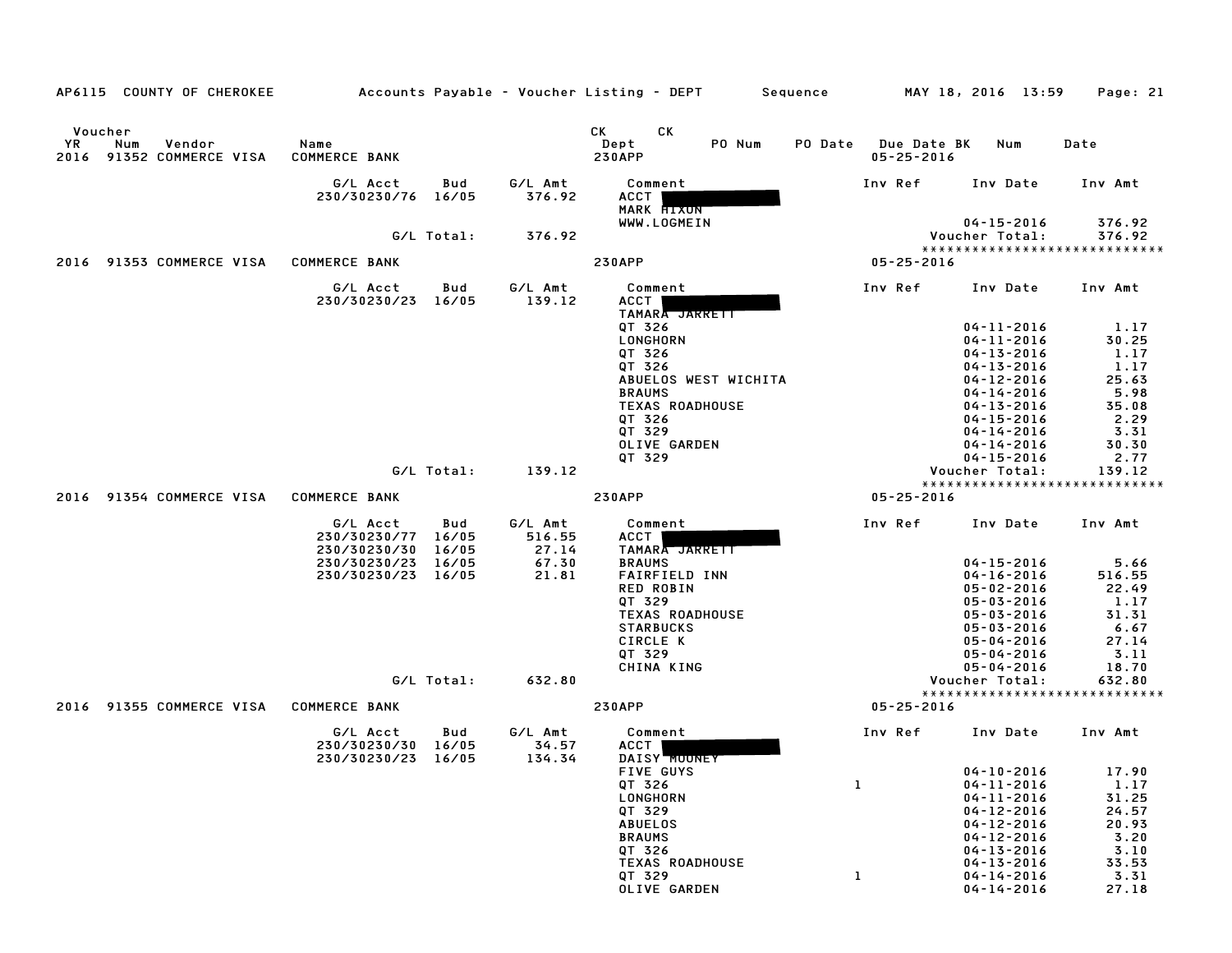|               | AP6115 COUNTY OF CHEROKEE |                                                      |                   |                           | Accounts Payable - Voucher Listing - DEPT Sequence MAY 18, 2016 13:59                                                                                                                  |                          |                                                                                        | Page: 22                                                                      |
|---------------|---------------------------|------------------------------------------------------|-------------------|---------------------------|----------------------------------------------------------------------------------------------------------------------------------------------------------------------------------------|--------------------------|----------------------------------------------------------------------------------------|-------------------------------------------------------------------------------|
| Voucher<br>YR | Num<br>Vendor             | Name                                                 |                   | G/L Total: 168.91         | CK CK<br>PO Num<br>Dept<br>PO Date<br>QT 329                                                                                                                                           | 1                        | Due Date BK Num<br>$04 - 15 - 2016$<br>Voucher Total:<br>***************************** | Date<br>2.77<br>168.91                                                        |
|               | 2016 91356 COMMERCE VISA  | <b>COMMERCE BANK</b>                                 |                   |                           | <b>230APP</b>                                                                                                                                                                          | $05 - 25 - 2016$         |                                                                                        |                                                                               |
|               |                           | G/L Acct<br>230/30230/77 16/05<br>230/30230/23 16/05 | Bud               | G/L Amt<br>516.55<br>7.64 | Comment<br>ACCT<br>DAISY MOONEY<br><b>BRAUMS</b>                                                                                                                                       | Inv Ref                  | $04 - 15 - 2016$                                                                       | Inv Date Inv Amt<br>7.64                                                      |
|               |                           |                                                      | G/L Total:        | 524.19                    | FAIRFIELD                                                                                                                                                                              | $\mathbf{1}$             | $04 - 16 - 2016$<br>Voucher Total:                                                     | 516.55<br>524.19                                                              |
|               | 2016 91298 COPY 65807     | COPY PRODUCTS INC                                    |                   |                           | <b>230APP</b>                                                                                                                                                                          | $05 - 25 - 2016$         | *****************************                                                          |                                                                               |
|               |                           | G/L Acct<br>100/30230/21 16/05                       | Bud<br>G/L Total: | G/L Amt<br>15.00<br>15.00 | Comment<br><b>TONER</b>                                                                                                                                                                | Inv Ref<br>146782        | Inv Date<br>$05 - 09 - 2016$<br>Voucher Total:<br>*****************************        | Inv Amt<br>15.00<br>15.00                                                     |
|               | 2016 91299 KCAA           | <b>KCAA EDUCATION FUND</b>                           |                   |                           | <b>230APP</b>                                                                                                                                                                          | بيبيبي<br>2016 - 05 - 05 |                                                                                        |                                                                               |
|               |                           | G/L Acct<br>230/30230/88 16/05                       | Bud               | G⁄L Amt<br>2400.00        | Comment<br>AG USE VALUATION<br>FUND OF MASS APPRAISAL<br><b>USPAP</b><br>ASSESSMENT ADMINISTRATION<br>FUND OF MASS APPRAISAL<br>ASSESSMENT ADMINISTRATION<br>2016 ANNUAL BUSINESS CONF | 10011 700                | Inv Ref      Inv Date<br>$03 - 06 - 2016$                                              | Inv Amt<br>145.00<br>425.00<br>305.00<br>425.00<br>425.00<br>425.00<br>250.00 |
|               |                           |                                                      | G/L Total:        | 2400.00                   |                                                                                                                                                                                        |                          | Voucher Total:                                                                         | 2400.00                                                                       |
|               | 2016 91300 KCAA           | <b>KCAA EDUCATION FUND</b>                           |                   |                           | <b>230APP</b>                                                                                                                                                                          | $05 - 25 - 2016$         | *****************************                                                          |                                                                               |
|               |                           | G/L Acct<br>230/30230/88 16/05                       | Bud               | G⁄L Amt<br>60.00          | Comment<br>KS PROPERTY TAX LAW UPDATE 10250<br>R2110                                                                                                                                   |                          | Inv Ref Inv Date<br>04-30-2016                                                         | Inv Amt<br>60.00                                                              |
|               |                           |                                                      | G/L Total:        | 60.00                     |                                                                                                                                                                                        |                          | Voucher Total:<br>*****************************                                        | 60.00                                                                         |
|               |                           |                                                      |                   |                           |                                                                                                                                                                                        |                          |                                                                                        |                                                                               |
|               |                           |                                                      |                   |                           |                                                                                                                                                                                        |                          | <b>DEPT</b><br>Total:                                                                  | 4316.94                                                                       |
|               | 2016 91269 MERITAIN       | MERITAIN HEALTH                                      |                   |                           | 260BENEFITS                                                                                                                                                                            | $05 - 25 - 2016$         |                                                                                        |                                                                               |
|               |                           | G/L Acct<br>260/30260/15 16/05                       | Bud               | G/L Amt<br>46000.10       | Comment<br>GROUP 02438<br>CHEROKEE COUNTY<br><b>JUNE 2016</b>                                                                                                                          | Inv Ref                  | Inv Date<br>$05 - 12 - 2016$                                                           | Inv Amt<br>46000.10                                                           |
|               |                           |                                                      | G/L Total:        | 46000.10                  |                                                                                                                                                                                        |                          | Voucher Total:<br>*****************************                                        | 46000.10                                                                      |
|               |                           |                                                      |                   |                           |                                                                                                                                                                                        |                          | <b>DEPT</b><br>Total:                                                                  | 46000.10                                                                      |